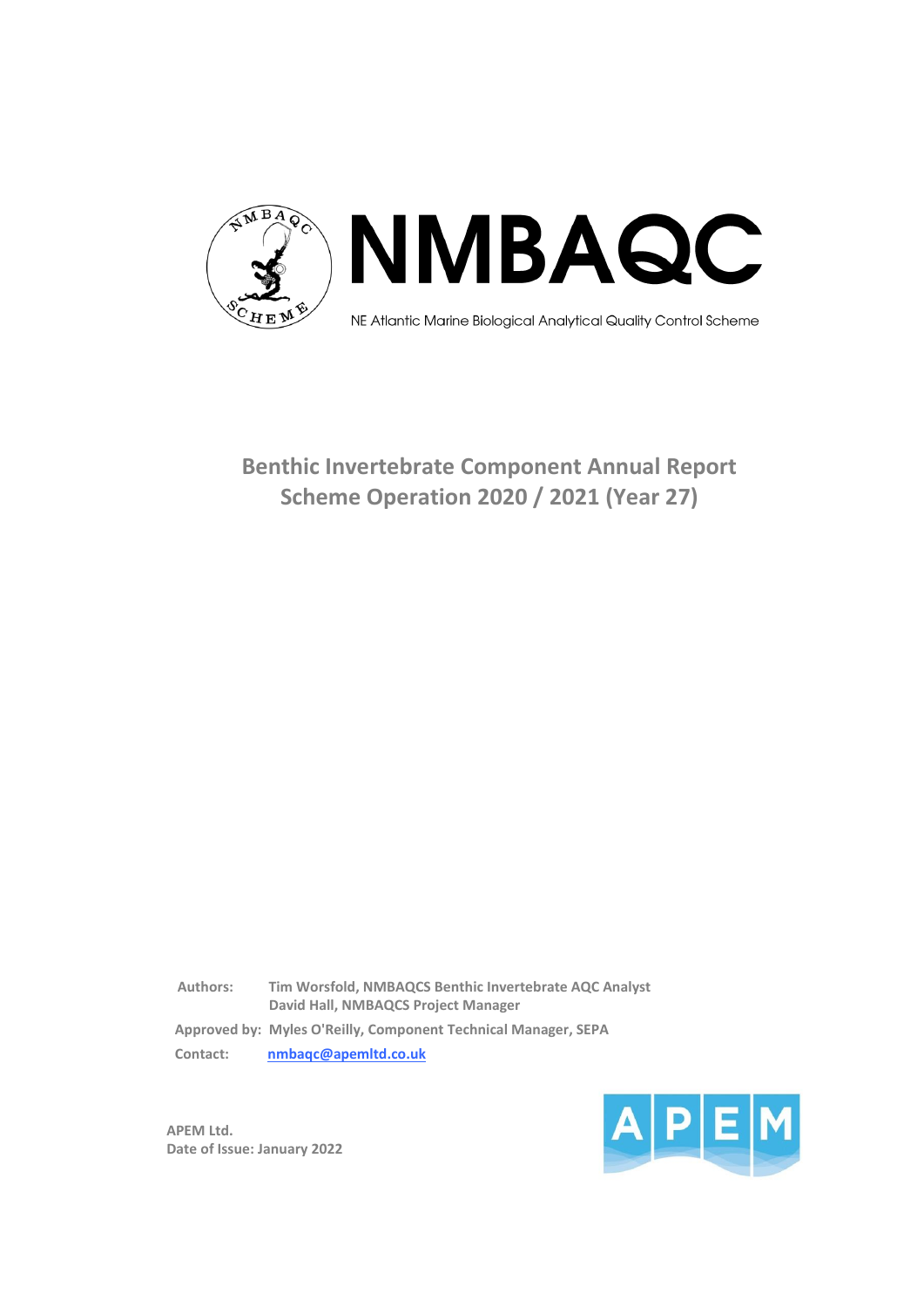## **BENTHIC INVERTEBRATE COMPONENT ANNUAL REPORT FROM APEM Ltd**

# **SCHEME OPERATION – 2020 / 2021 (Year 27)**

| 1.                        | <b>Introduction</b>                                                                                           | 3                   |  |  |
|---------------------------|---------------------------------------------------------------------------------------------------------------|---------------------|--|--|
| 1.1                       | <b>Summary of Performance</b><br>1.1.1 Statement of Performance                                               | $\overline{4}$<br>6 |  |  |
| 2.                        | <b>Summary of Benthic Invertebrate Component</b>                                                              | 6                   |  |  |
| 2.1                       | <b>Introduction</b><br>2.1.1 Logistics                                                                        | 6<br>7              |  |  |
|                           | 2.1.2 Data Returns                                                                                            | 7                   |  |  |
|                           | 2.1.3 Confidentiality                                                                                         | 7                   |  |  |
| $2.2^{\circ}$             | <b>Invertebrate Ring Test (RT) Module</b><br>2.2.1 Description                                                | 7<br>7              |  |  |
|                           | 2.2.2 Results                                                                                                 | 9                   |  |  |
|                           | 2.2.3 Discussion                                                                                              | 12                  |  |  |
| 2.3                       | <b>Invertebrate Laboratory Reference (LR) Module</b><br>2.3.1 Description                                     | 13<br>13            |  |  |
|                           | 2.3.2 Results                                                                                                 | 14                  |  |  |
|                           | 2.3.3 Discussion                                                                                              | 14                  |  |  |
| 2.4                       | <b>Own Sample (OS) Module</b><br>2.4.1 Description                                                            | 15<br>15            |  |  |
|                           | 2.4.2 Results                                                                                                 | 16                  |  |  |
|                           | 2.4.3 Discussion                                                                                              | 18                  |  |  |
|                           | 2.4.4 Application of NMBAQC Scheme Standards                                                                  | 19                  |  |  |
| 3.                        | <b>Conclusions and Recommendations</b>                                                                        | 22                  |  |  |
| 4.                        | <b>References</b>                                                                                             | 27                  |  |  |
|                           | Linked Documents (hyperlinked in this report):                                                                |                     |  |  |
|                           | Annual Report for 2018/2019 (Year 25)<br>Annual Report for 2019/2020 (Year 26)<br>Ring Test Bulletin - RTB#59 |                     |  |  |
|                           | Ring Test Bulletin - RTB#60<br><b>Laboratory Reference Module Summary Report - LR25</b>                       |                     |  |  |
|                           | Own Sample Module Summary Report - OS74, 75 & 76                                                              |                     |  |  |
|                           | Description of the Scheme Standards for the Benthic Invertebrate Component                                    |                     |  |  |
|                           | <b>Guidelines for Processing Marine Macrobenthic Invertebrate Samples</b>                                     |                     |  |  |
| <b>Ring Test Protocol</b> |                                                                                                               |                     |  |  |

[Own Sample Exercise Protocol](http://www.nmbaqcs.org/media/1715/os_protocol_aug2017_v21_final.pdf) [Own Sample Interim Report Review and Remedial Action Processes](http://www.nmbaqcs.org/scheme-components/invertebrates/reports/own-sample-remedial-processes/) [Review of recording policy differences](http://www.nmbaqcs.org/media/1706/review-of-recording-identification-policy-differences.pdf)

[Laboratory Reference Protocol](http://www.nmbaqcs.org/media/1713/lr_protocol_aug2017_v21.pdf)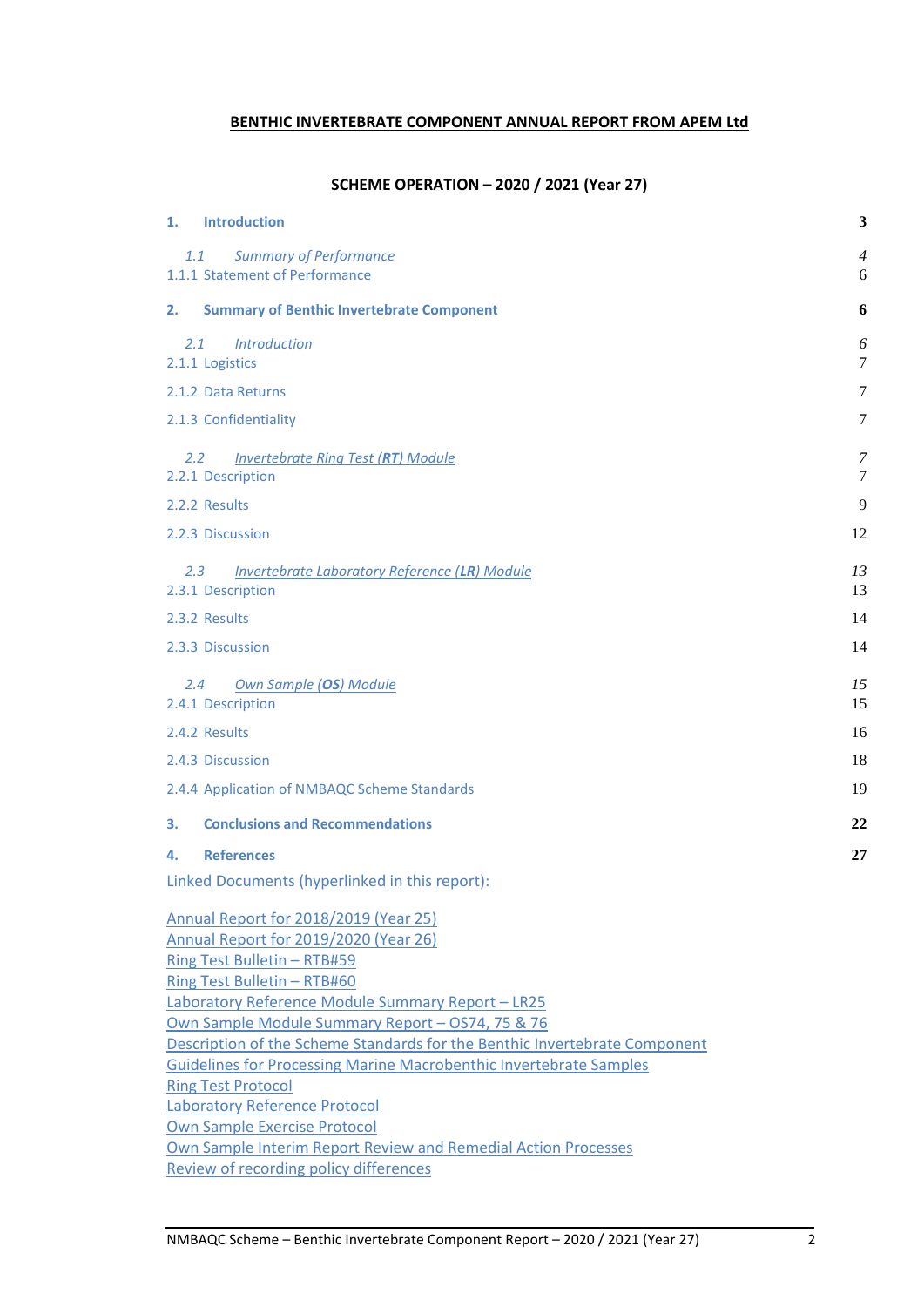### **1. Introduction**

The North East Atlantic Marine Biological Analytical Quality Control (NMBAQC) Scheme addresses three main areas relating to benthic biological data collection:

- The processing of macrobenthos samples;
- The identification of macrobiota;
- The determination of physical parameters of sediments.

Scheme year 2020 / 2021 (year 27) followed the format of year 2019 / 2020. A series of components, modules and exercises involved the distribution of test materials to participating laboratories and the centralised examination of returned data and samples. The labelling and distribution procedures employed previously remained unchanged except for a modification to accommodate disruption caused by the Covid-19 pandemic. In order to counter the impacts of temporary Europe-wide government-enforced laboratory closures and processing delays, participants were offered two submission batch windows to choose from for the Own Sample modules and the scheme year was extended to August 2021.

Forty-two laboratories (with multiple participants from some organizations counted separately) participated in the Benthic Invertebrate Component of the NMBAQC Scheme in 2020 / 2021 (year 27). Thirteen of the participants were UK Competent Monitoring Authorities (CMAs), responsible for the Clean Seas Environment Monitoring Programme (CSEMP) or Water Framework Directive (WFD) sample analysis; nineteen were UK private consultancies. Ten of the participants were non-UK laboratories (including three government organizations and seven private consultancies). Laboratory Codes were assigned in a single series for all laboratories participating in the Benthic Invertebrate component. Separate Laboratory Codes were assigned for the other scheme components, such as the particle size component.

As in previous years, some laboratories elected to be involved in limited aspects of the scheme. UK Competent Monitoring Authorities (CMAs) completing benthic biological analyses for monitoring programmes, including the assessment of MPAs (Marine Protected Areas), as evidence under MSFD (Marine Strategy Framework Directive), WFD (Water Framework Directive) and the CSEMP (Clean Seas Environmental Monitoring Programme),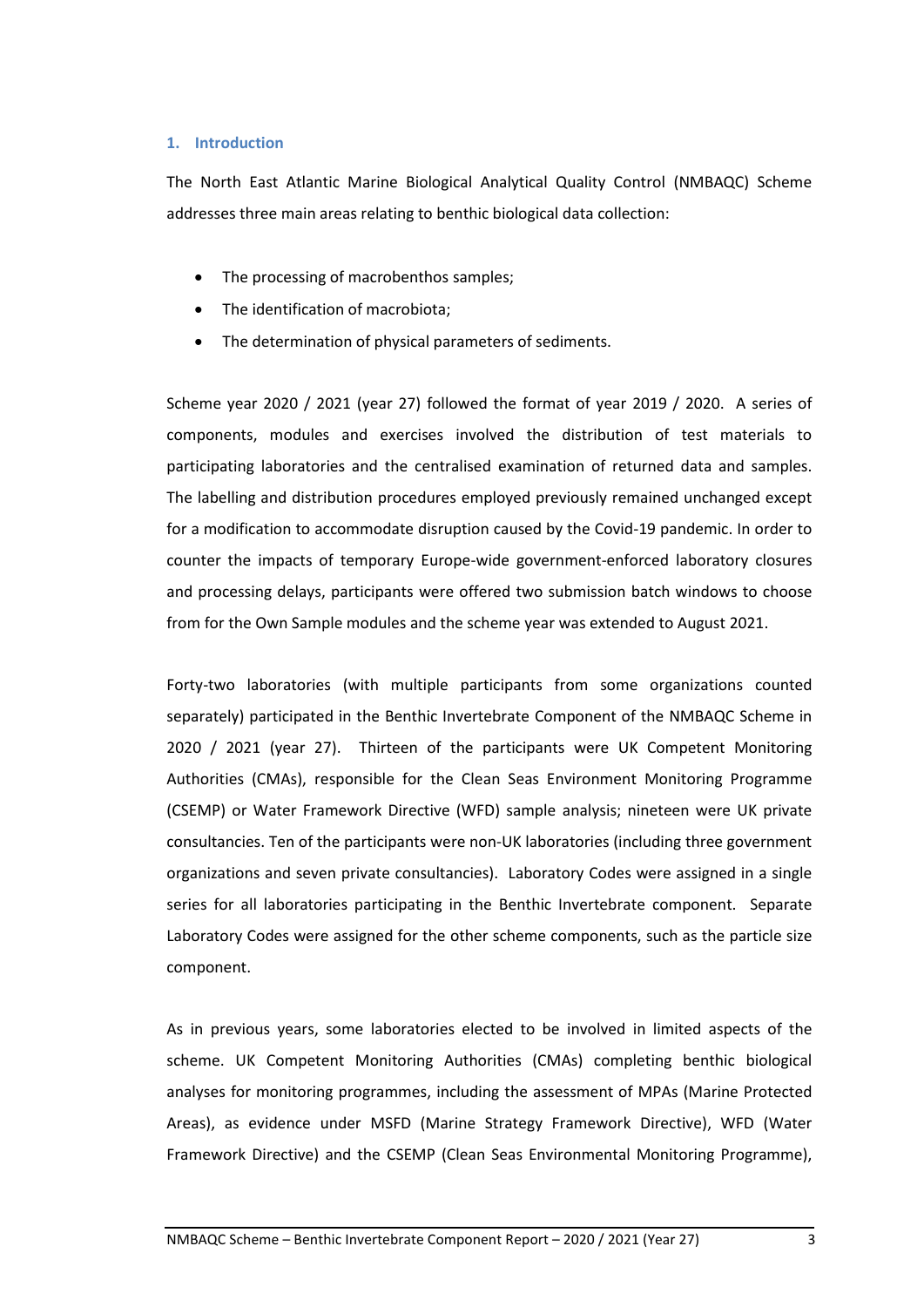must participate in the Benthic Invertebrate component. CSEMP / WFD laboratories are no longer required to participate in all components / modules of the scheme.

In this report, performance targets have been applied for the Own Sample module only (see Hall, 2010: [Description of the Scheme Standards for the Benthic Invertebrate Component\)](http://www.nmbaqcs.org/media/1152/os_standardsreview_rpt.pdf). These targets have been applied to the results from laboratories and 'Pass' or 'Fail' flags assigned accordingly. These flags are indicated in Table 1 of the Own Sample Module Summary Report – OS74, 75 and 76 (2020/2021 (Year 27) [OS Module Summary\)](http://www.nmbaqcs.org/media/1862/os747576_os-summary-report_031221.pdf) presenting the comparison of laboratory results with the standards.

### 1.1 Summary of Performance

This report presents the findings of the Benthic Invertebrate component for year 2020 / 2021 (year 27) of the North East Atlantic Marine Biological Analytical Quality Control (NMBAQC) Scheme.

This component comprised three modules (each with one or more exercises):

- Own Sample module (OS) re-analysis by APEM Ltd. of three samples supplied by participating laboratories;
- Invertebrate Ring Test module (RT) identification of two sets of twenty-five invertebrate specimens; and
- Laboratory Reference module (LR) re-identification by APEM Ltd. of a set of up to twenty-five specimens supplied by participating laboratories.

The analytical procedures of the various modules were the same as for 2019 / 2020 (year 26) of the Scheme. The results for each of the Scheme exercises are presented and discussed. Comments are provided on the performance of participating laboratories in each of the exercises.

Two **Ring Tests (RT)**, each of 25 specimens, were distributed (RT59 and RT60). The second (RT60) was targeted on biotope-defining species and similar. The methods and policies used in the module followed the [Ring Test Protocol](http://www.nmbaqcs.org/media/1714/rt_protocol_aug2017_v21.pdf) (Worsfold & Hall, 2017a).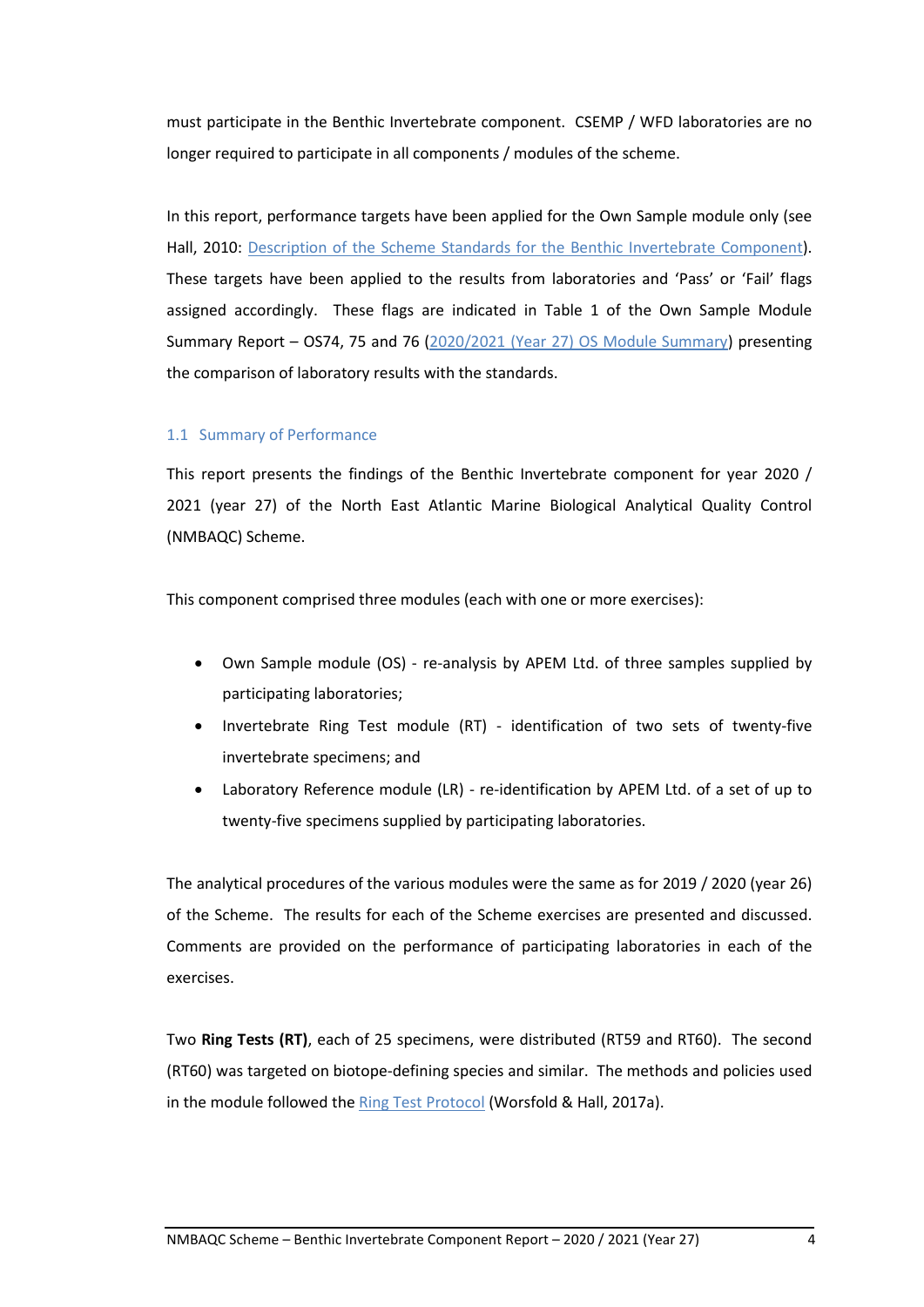For RT59, the average numbers of differences per participating laboratory (for a total of 22 laboratories with 18 submissions) were 2.2 generic differences and 4.2 specific differences. Three species (all amphipod crustaceans) were responsible for just over a third (36%) of the specific differences.

For RT60, the average numbers of differences per participating laboratory (for a total of 22 participants with 17 submissions) were 1.4 generic differences and 2.4 specific differences. Five specimens (a sponge, a cnidarian, a mollusc, a bryozoan and an ascidian), were responsible for half (50%) of the specific differences.

**Laboratory Reference (LR)**: Five laboratories signed up for the LR25 module and four laboratories submitted specimens for confirmation. Most misidentifications were for Annelida (82%), followed by Arthropoda (9%). The methods and policies used in the module followed the recent [Laboratory Reference Protocol](http://www.nmbaqcs.org/media/1713/lr_protocol_aug2017_v21.pdf) (Hall & Worsfold, 2017).

The methods and policies used in the **Own Sample (OS)** module followed the recent [Own](http://www.nmbaqcs.org/media/1715/os_protocol_aug2017_v21_final.pdf)  [Sample Exercise Protocol](http://www.nmbaqcs.org/media/1715/os_protocol_aug2017_v21_final.pdf) (Worsfold & Hall, 2017b), produced to explain and standardise policies, including details of audit sample selection and determination of 'associated samples' for subsequent remedial actions. Laboratories were asked to submit full completed data matrices from their previous year's CSEMP / WFD, or similar alternative sampling programmes. The OS 'Pass / Fail' flagging system, introduced in Scheme Year 8, was continued (see Hall, 2010: [Description of the Scheme Standards for the Benthic Invertebrate](http://www.nmbaqcs.org/media/1152/os_standardsreview_rpt.pdf)  [Component\)](http://www.nmbaqcs.org/media/1152/os_standardsreview_rpt.pdf). In OS74-76, extraction efficiency (of individuals) was better than 90% in 90% of the comparisons and better than 95% in 87% of all comparisons. 100% of countable taxa were extracted from the sample residues in 70% of samples. The Bray-Curtis similarity index ranged from 26% to 100% with an average of 94.8%. The Bray-Curtis similarity index was greater than 95% in 83% of comparisons; in 94% of cases, the value of the index was greater than 90% and, therefore, achieved 'Pass' flags. Six samples (9%) achieved 'Pass-Excellent' flags with Bray-Curtis similarity scores of 100%.

**Taxonomic Discrimination Protocol (TDP) development**: Progress was made through Year 27 towards a TDP at family level for all biota, to allow better standardisation of recording policies and identification levels between laboratories for different taxa. It is currently at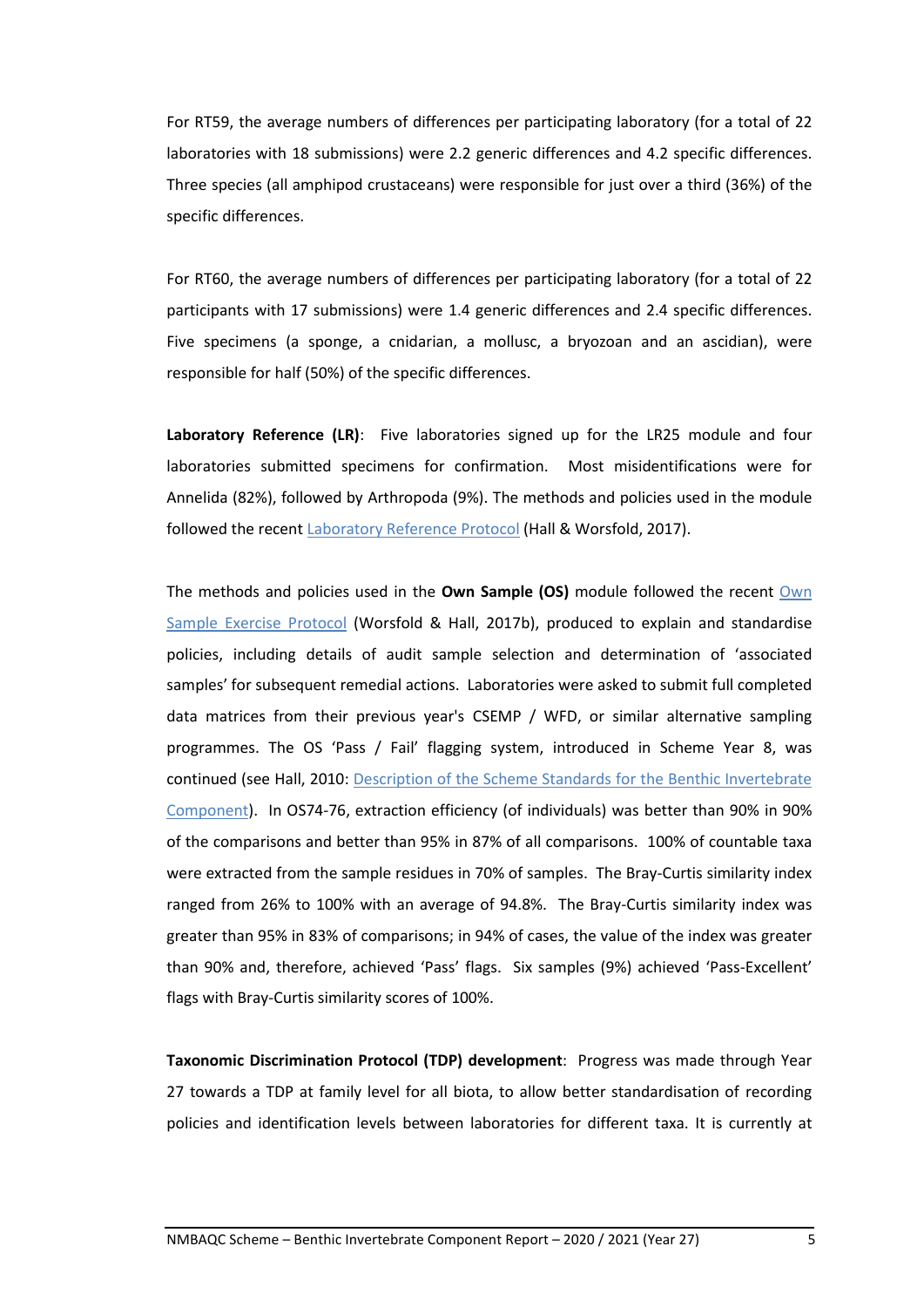Committee/participant review and feedback stage ahead of the draft document being posted on the NMBAQC scheme website in Year 28.

**Updates to WoRMS**: To a large extent as a result of work through the Scheme's Benthic Invertebrate Component, the contractor continued to identify anomalies in the World Register of Marine Species (WoRMS) through the Scheme year, some of which had caused problems with audits and ring tests. They were brought to the attention of WoRMS editors and some have been resolved. This process had also been carried out in other years; those completed up to the end of Year 25 are listed in the [Annual Report for](http://www.nmbaqcs.org/media/1766/2018_2019_yr25_annrep_bi.pdf) 2018/2019 and those completed in Year 26 are listed in the [Annual Report for](http://www.nmbaqcs.org/media/1848/2019_2020_yr26_annrep_bi_final.pdf) 2019/2020. Those WoRMS edits initiated by the contractor in Year 27 (November 2020 – October 2021) are listed below:

- *Ophiodromus vittatus*: removed from synonymy with *O. flexuosus*; Geoff Read, 24/11/2020;
- *Cheirocratus pseudosundevallii*: added; Tammy Horton, 25/11/2020;
- *Pyripora catenularia*: alternative author unaccepted; Phil Bock, 25/11/2020;
- *Escharina johnstoni*: spurious author removed; Phil Bock, 19/05/2021.

## *1.1.1 Statement of Performance*

Each participating laboratory was supplied with a 'Statement of Performance', which included a summary of results for each of the Scheme modules and details of the resulting flags, where appropriate. These statements were first circulated with the Year 5 annual report (1998/1999) for the purpose of providing evidence of Scheme participation and for ease of comparing year on year progress.

## **2. Summary of Benthic Invertebrate Component**

#### 2.1 Introduction

There are three modules within the Benthic Invertebrate component: Invertebrate Ring Test (RT), Invertebrate Laboratory Reference (LR) and Own Sample (OS) modules.

Each of these modules is described in more detail below. A summary of their performance with respect to standards determined for the CSEMP / WFD is presented. A brief outline of the information obtained from each module is given, together with a description of the preparation of the necessary materials and brief details of the processing instructions given to each of the participating laboratories.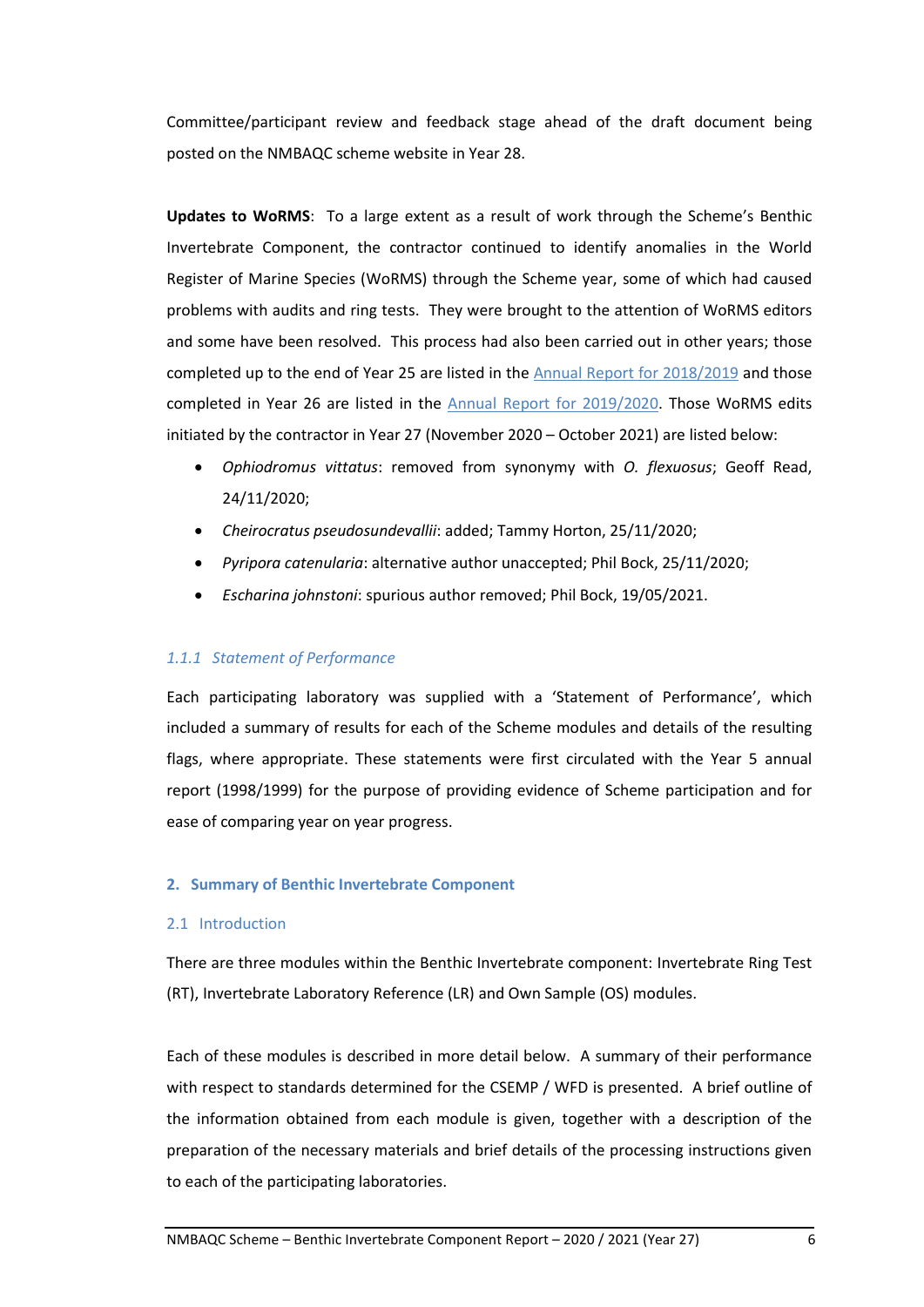#### *2.1.1 Logistics*

The labelling and distribution procedures employed previously have been maintained. Specific details can be found in the Scheme's Benthic Invertebrate component protocols: [Laboratory Reference Protocol](http://www.nmbaqcs.org/media/1713/lr_protocol_aug2017_v21.pdf) (Hall & Worsfold, 2017), [Ring Test](http://www.nmbaqcs.org/media/1714/rt_protocol_aug2017_v21.pdf) Protocol (Worsfold & Hall, 2017a) and [Own Sample Exercise Protocol](http://www.nmbaqcs.org/media/1715/os_protocol_aug2017_v21_final.pdf) (Worsfold & Hall, 2017b).

### *2.1.2 Data Returns*

Return of data to APEM Ltd. followed the same process as in previous Scheme years. Spreadsheet-based forms (tailored to the receiving laboratory) were distributed to each laboratory via email. All returned data were saved in a standard Excel format and stored in a secure electronic directory for subsequent analysis. In this, and previous, Scheme years, slow or missing returns for exercises lead to delays in processing the data and resulted in difficulties with reporting and rapid feedback of results to laboratories. Reminders were distributed shortly before each exercise deadline.

### *2.1.3 Confidentiality*

In October 2020, each participant was given a confidential, randomly assigned 2020 / 2021 (Scheme year 27) LabCode. Codes are prefixed with the component initials (*e.g.*, BI for Benthic Invertebrates), the Scheme Year and a unique number (between 01 and 46); *e.g.* Laboratory number one in Scheme Year 2020 / 2021 (Year 27) was recorded as BI\_2701. Laboratory codes, with PSA and F prefixes, were assigned separately for the Particle Size and Fish components (also administered by APEM Ltd.).

#### 2.2 Invertebrate Ring Test (**RT**) Module

#### *2.2.1 Description*

The Invertebrate Ring Test module is a training module which examines variation in participants' identifications of different species and attempts to determine whether differences are the result of literature deficiencies, lack of reference material or misinterpretation of identification resources. Details are explained in the recent Ring Test [Protocol](http://www.nmbaqcs.org/media/1714/rt_protocol_aug2017_v21.pdf) (Worsfold & Hall, 2017a)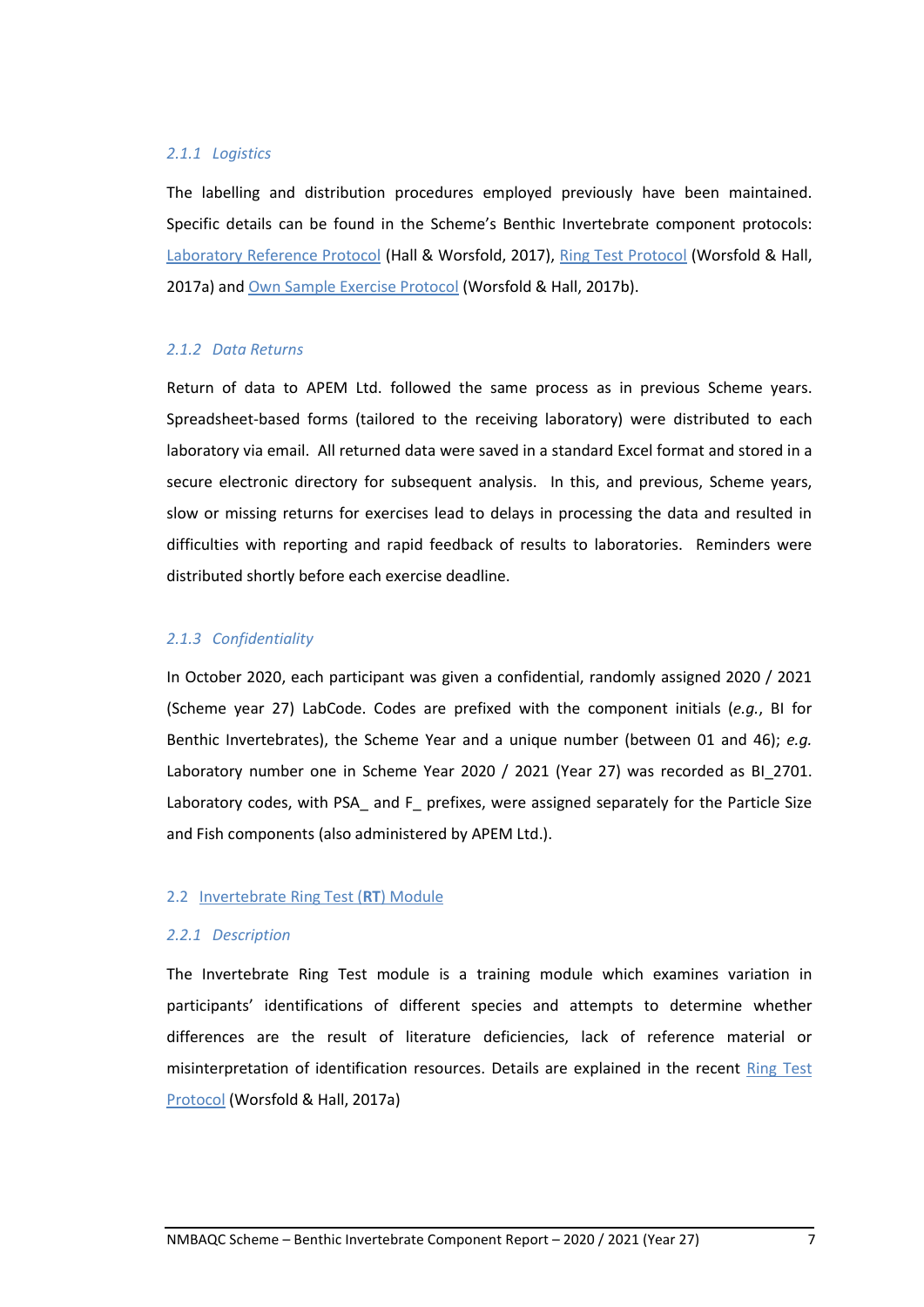Two sets of 25 benthic invertebrate specimens were distributed in 2020 / 2021. The first circulation (RT59) was a general invertebrate ring test. It included 10 (40%) annelids, 4 (16%) molluscs, 6 (24%) crustaceans and 5 (20%) taxa belonging to other phyla. An effort was made to include a proportion of species that had not previously been circulated through the module (13 - 52%, for RT59; 7 - 28%, for RT60) and that would highlight taxonomic problems. The second circulation (RT60) was targeted at biotope-defining species (i.e. species mentioned in biotope titles following the current EUNIS classification). It included 6 (24%) annelids, 6 (24%) molluscs, 3 (12%) crustaceans, 2 (8%) echinoderms and 8 (32%) taxa belonging to other phyla. Basic notes on substratum, salinity, depth and geographical region were provided for all ring test specimens to assist identification.

### *2.2.1.1 Preparation of the Samples*

The specimens distributed were obtained from a range of surveys from around the North-East Atlantic. One of the RT59 specimens were donated by Will Musk (Hull Marine Laboratory) and two other specimens were from samples donated by the Environment Agency. Peter Barry provided some photographs. Care was taken to provide animals of similar size and condition for each laboratory. Each specimen was uniquely identifiable by means of a coded label and all material has been retained for subsequent checking. For both ring tests, the specimens were taken from samples within a single survey and, in most cases, they were from a single sample, or replicates from a single sampling station.

### *2.2.1.2 Analysis Required*

The participating laboratories were asked to identify each of the RT specimens to species level and they were also asked to complete a 'confidence level' field to indicate whether they would ordinarily have left the specimen at a higher taxonomic level. Laboratories could also add brief notes and information detailing the literature used to determine their identifications. Specimens were to be returned to APEM Ltd. for verification, resolution of any disputed identifications and potential reuse in future Scheme exercises. The implementation of this part of the Scheme was the same as in previous years. Participating laboratories were permitted to supply multiple returns (*i.e*. different sets of results from different analysts) for each exercise to enhance the training value of the module. One laboratory chose to submit three returns for RT57. The protocols followed for the two circulations, particularly the method of counting differences, were the same as for previous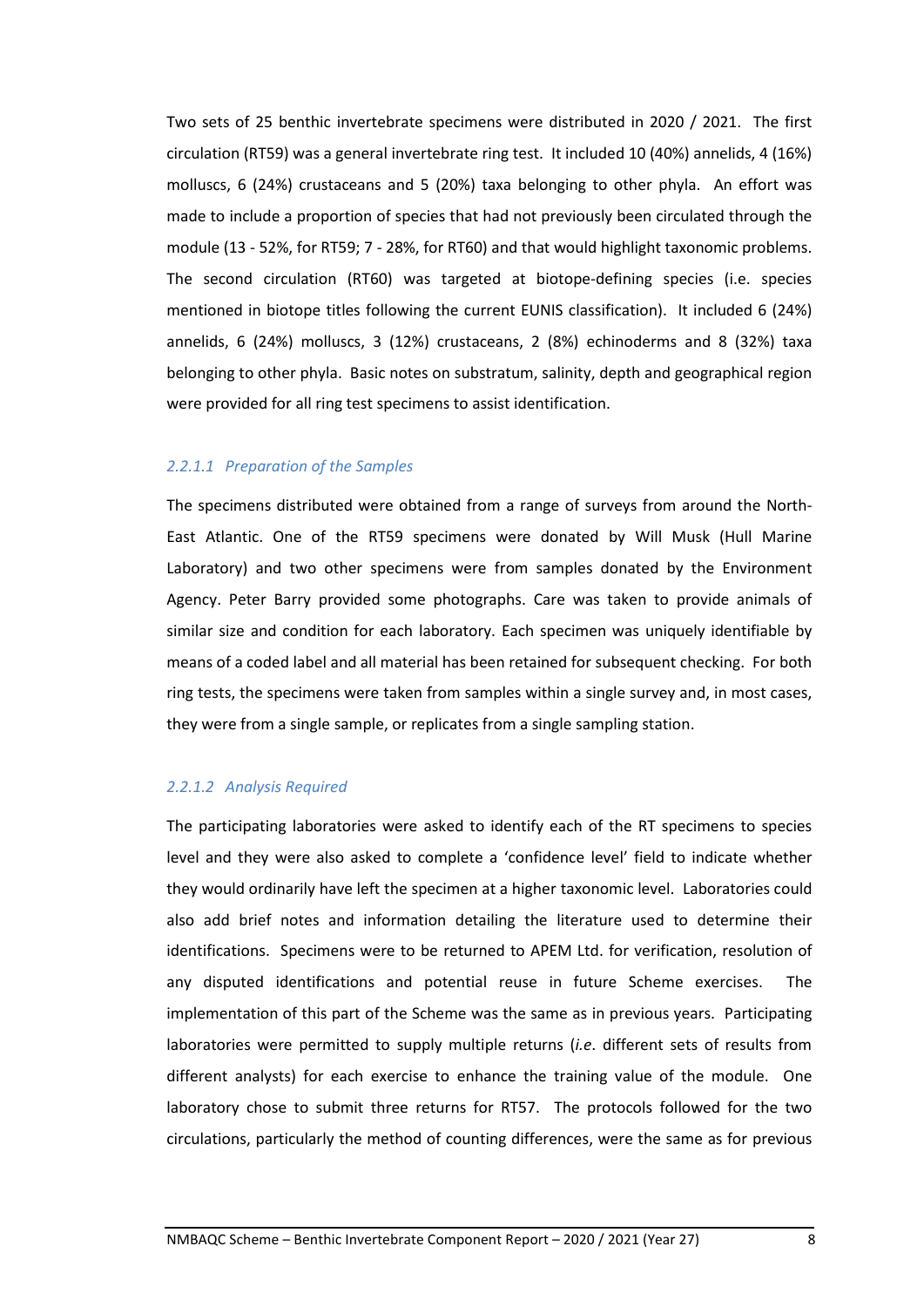circulations. Approximately eight weeks were allowed for the analysis of RT59; approximately nine weeks were allowed for RT60.

## *2.2.2 Results*

#### *2.2.2.1 General Comments*

Several laboratories use the ring tests for training purposes and select them preferentially over other modules. The results are not used to assign 'Pass' or 'Fail' flags. In total, 22 laboratories subscribed to RT59 and 22 laboratories subscribed to RT60. For RT59, 18 laboratories returned data (18 individual data sets). For RT60, 17 laboratories returned data (17 individual data sets).

#### *2.2.2.2 Returns from Participating Laboratories*

Identifications made by the participating laboratories were compared with those made by APEM Ltd. to determine the numbers of differences. Where identifications deviated from the APEM Ltd. identification due to the use of synonyms, or incorrect spellings of the name, the difference was ignored for the purpose of calculating the total number of differences.

Tables 1 and 2 of Ring Test Bulletins (RTB) 59 and 60 show identifications made by each of the participating laboratories for the twenty-five specimens in each ring test, arranged with laboratories as rows and specimens in columns in Table 1; specimens as rows and laboratories as columns in Table 2. For clarity, the participant's identification is given only where the name given by the laboratory differed from the APEM Ltd. identification. Where it was considered that the name referred to the same species as the APEM Ltd. identification, but differed for one of the reasons indicated above, the name is presented in brackets: "[name]". A dash, "-", in the tables indicates that the name of the genus (and / or species) given by the laboratory was the same as the APEM Ltd. identification. A pair of zeros, "0 0", in the Tables indicates that the subscribing laboratory did not return data.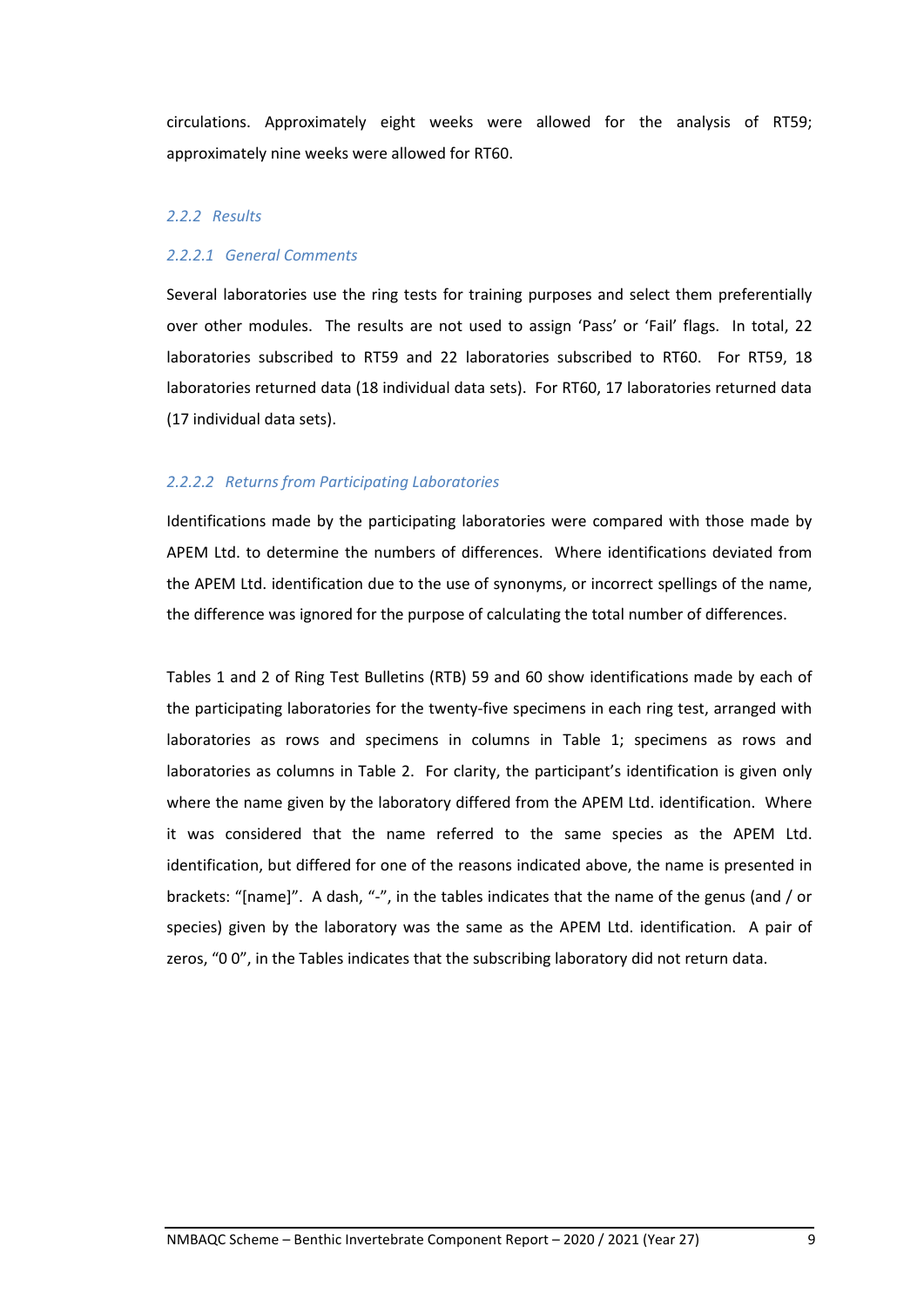#### 2.2.2.2.1 Counting RT Result differences

For each laboratory, a count was made of each difference between their identification and the APEM Ltd. identification (*i.e*. for each instance where text other than a dash or a bracketed name appears in the appropriate column in Tables 1 and 2 for RTB59 and RTB60). Separate counts were maintained for differences at genus and species level.

### *2.2.2.3 Ring Test Results*

The intention of this training module is to discover where difficulties lie in the identification of certain taxa. Results for Scheme Year 27 (2020 / 2021) were presented in the Ring Test Bulletins (RTB) along with the reasons for each identification discrepancy. These bulletins contain images of the test material and of all available taxa that were named as alternative identifications by participants. Participating laboratories were advised to retain ring test specimens for a few weeks after receiving their results, in order that they could review their identifications, if necessary. Participants are encouraged to question APEM Ltd. identifications if they still believe their original identifications to be correct. On completion of each exercise, specimens were required to be returned to APEM Ltd. for reference and / or potential future circulation.

#### 2.2.2.3.1 Ring Test 59 (Type: General)

The results discussed below are given in Table 1 of RTB59, which displays the data arranged with columns for species to enable quick reference to the range of answers received and in Table 2, which presents the results arranged with columns for laboratories (see Worsfold et al., 2021a; Ring Test Bulletin [RTB59\)](http://www.nmbaqcs.org/media/1811/ring-test-59-bulletin.pdf).

Ten of the 25 specimens circulated were annelids (all polychaetes), four were molluscs, six were crustaceans and five were from other phyla (three bryozoans, one nemertean and one priapulid). RT59 included thirteen species never previously sent. There were 39 generic level differences (9% of all genus identifications received from participants) recorded in the 18 data sets received from 18 participating laboratories and 76 species level differences (17% of all species identifications received from participants).

Three of the specimens circulated were responsible for just over a third (36%) of participants' species level identification differences. These were the amphipod crustaceans *Microdeutopus gryllotalpa*, *Echinogammarus marinus* and *Pontocrates arcticus*.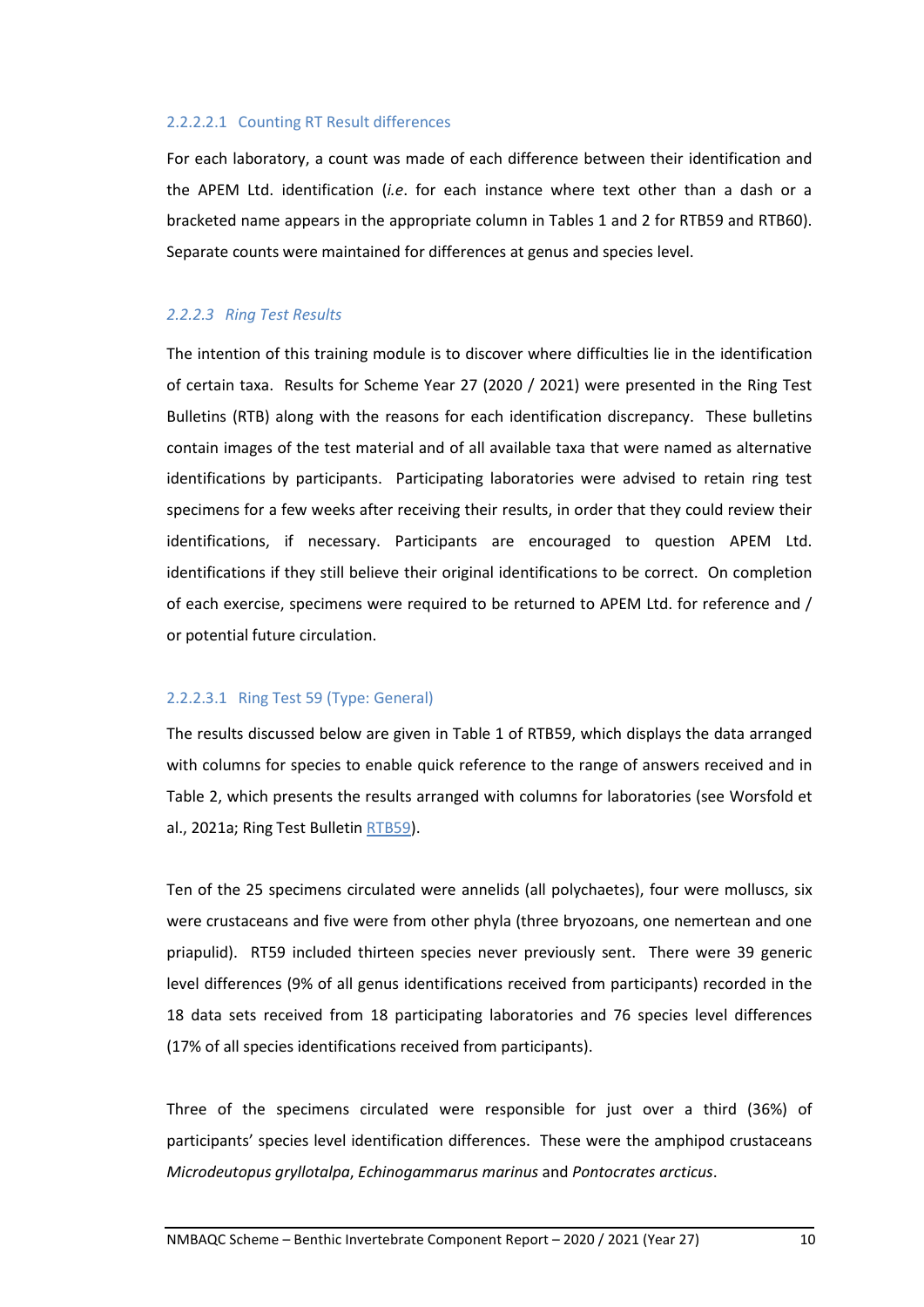One of the 25 specimens circulated (the polychaete annelid *Scalibregma inflatum*) was correctly identified by all participants.

Further details and analysis of results can be found in the Ring Test Bulletin [RTB59](http://www.nmbaqcs.org/media/1811/ring-test-59-bulletin.pdf), which was circulated to each laboratory that supplied results for this exercise and was also posted on the Scheme's website [\(www.nmbaqcs.org\)](http://www.nmbaqcs.org/).

## 2.2.2.3.2 Ring Test 60 (Type: Targeted on biotope-defining species)

The results discussed below are given in Table 1 of [RTB60,](http://www.nmbaqcs.org/media/1823/ring-test-60-bulletin.pdf) which displays the data arranged with species as columns to enable quick reference to the range of answers received and in Table 2 which presents the results with laboratories as columns (see Worsfold et al., 2021b; Ring Test Bulletin [\(RTB60\)](http://www.nmbaqcs.org/media/1823/ring-test-60-bulletin.pdf).

RT60 included 25 species that appear in the titles of biotopes described in the current (2019) EUNIS classification. Six were annelids (all polychaetes), 6 were molluscs, 3 were crustaceans, 2 were echinoderms and 8 were from other phyla (a sponge, 3 cnidarians, 2 bryozoans and 2 tunicate chordates). RT60 included seven species never previously sent. There were 24 generic level differences (6% of all genus identifications received from participants) recorded in the 17 data sets received from 22 participating laboratories and 40 species level differences (9% of all species identifications received from participants).

Five of the specimens circulated were responsible for half (50%) of participants' species level identification differences. These were the bryozoan *Einhornia crustulenta*, the annelid *Magelona johnstoni*, the sponge *Haliclona oculata*, the ascidian *Molgula manhattensis*, and the bivalve mollusc *Modiolula phaseolina*.

Seven of the twenty-five specimens circulated (the solitary coral *Caryophyllia smithii*, the polychaetes *Eteone longa* and *Lagis koreni*, the anomuran crab *Pisidia longicornis*, the bivalve mollusc *Hiatella arctica* and the echinoderms *Echinocyamus pusillus* and *Amphiura chiajei*) were correctly identified by all participants.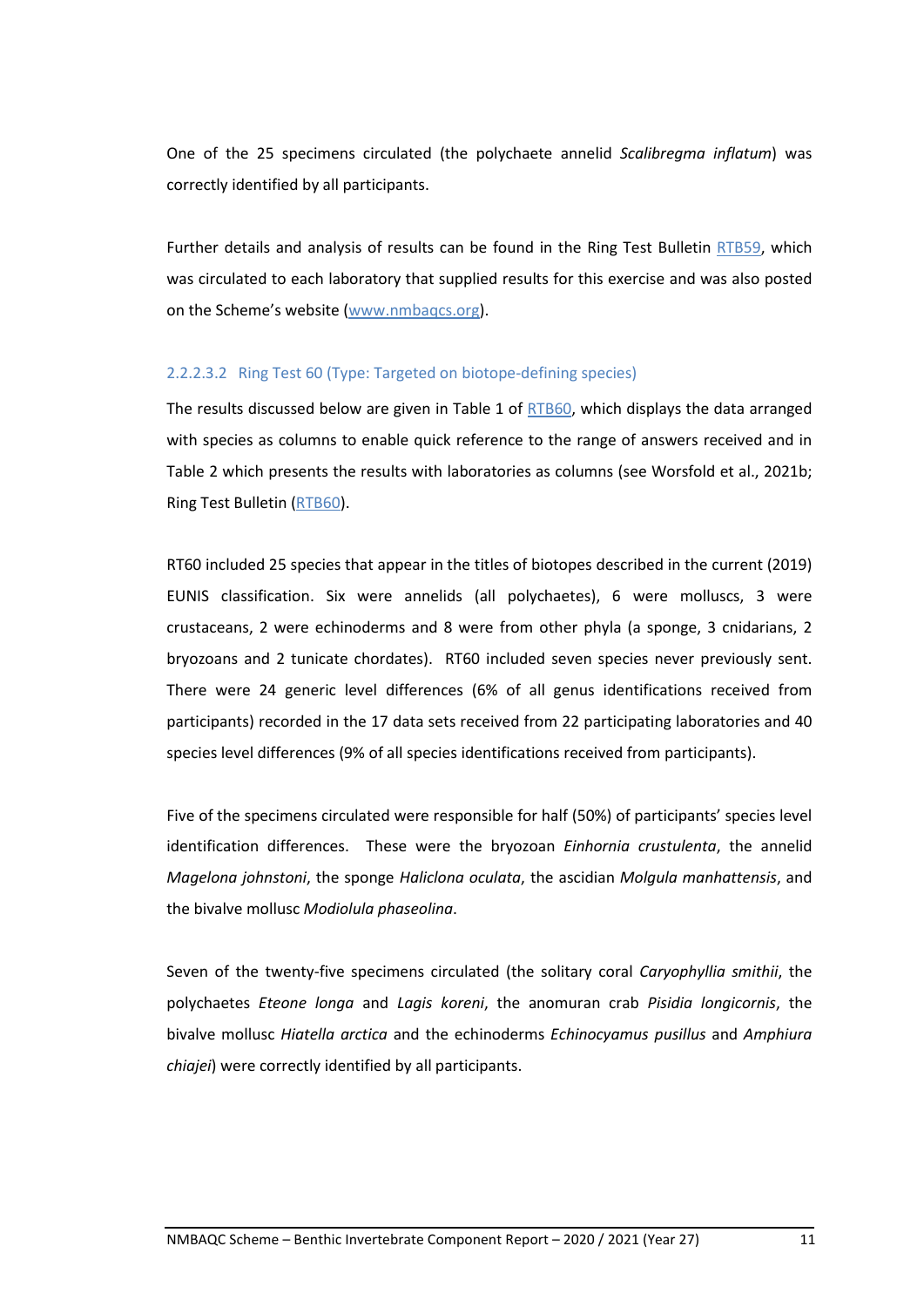Further details and analysis of results can be found in the Ring Test Bulletin [RTB60,](http://www.nmbaqcs.org/media/1823/ring-test-60-bulletin.pdf) which was circulated to each laboratory that supplied results for this exercise and was also posted on the Scheme's website [\(www.nmbaqcs.org\)](http://www.nmbaqcs.org/).

# *2.2.2.4 Differences between Participating Laboratories*

Differences recorded at genus and species level for each of the participating laboratories are summarised in the graphs related to Table 2 in RTB59 and RTB60 respectively. The laboratories are ordered by increasing number of differences at species level. The division of laboratories into three bands (Low, Mid and High) on the basis of the number of differences at species level is also shown.

# *2.2.2.5 Differences by Taxonomic Group*

The total differences by taxonomic group (combined for both exercises) are shown below:

| <b>Major taxon</b> | <b>Species</b><br>circulation | <b>Generic differences</b> |      | <b>Specific differences</b> |      |
|--------------------|-------------------------------|----------------------------|------|-----------------------------|------|
| Annelida           | 16                            | 17                         | 27%  | 31                          | 27%  |
| Crustacea          | 9                             | 7                          | 11%  | 33                          | 28%  |
| Mollusca           | 10                            | 14                         | 22%  | 20                          | 17%  |
| <b>Others</b>      | 15                            | 25                         | 40%  | 32                          | 28%  |
| <b>Total</b>       | 50                            | 63                         | 100% | 116                         | 100% |

The percentage differences are the proportions of total differences across the two ring tests that are attributed to each major taxonomic group. The specific differences were almost evenly divided between major taxonomic groups, though with fewer from Mollusca.

# *2.2.3 Discussion*

The results for RT59 were in general comparable with those from previous exercises, with an average of 2.2% generic and 4.2% specific differences across the participating laboratories. The results for RT60 showed fewer differences than for other recent exercises, with 1.4% generic and 2.4% specific differences across the participants, reflecting the greater familiarity to be expected for distinctive biotope-defining species.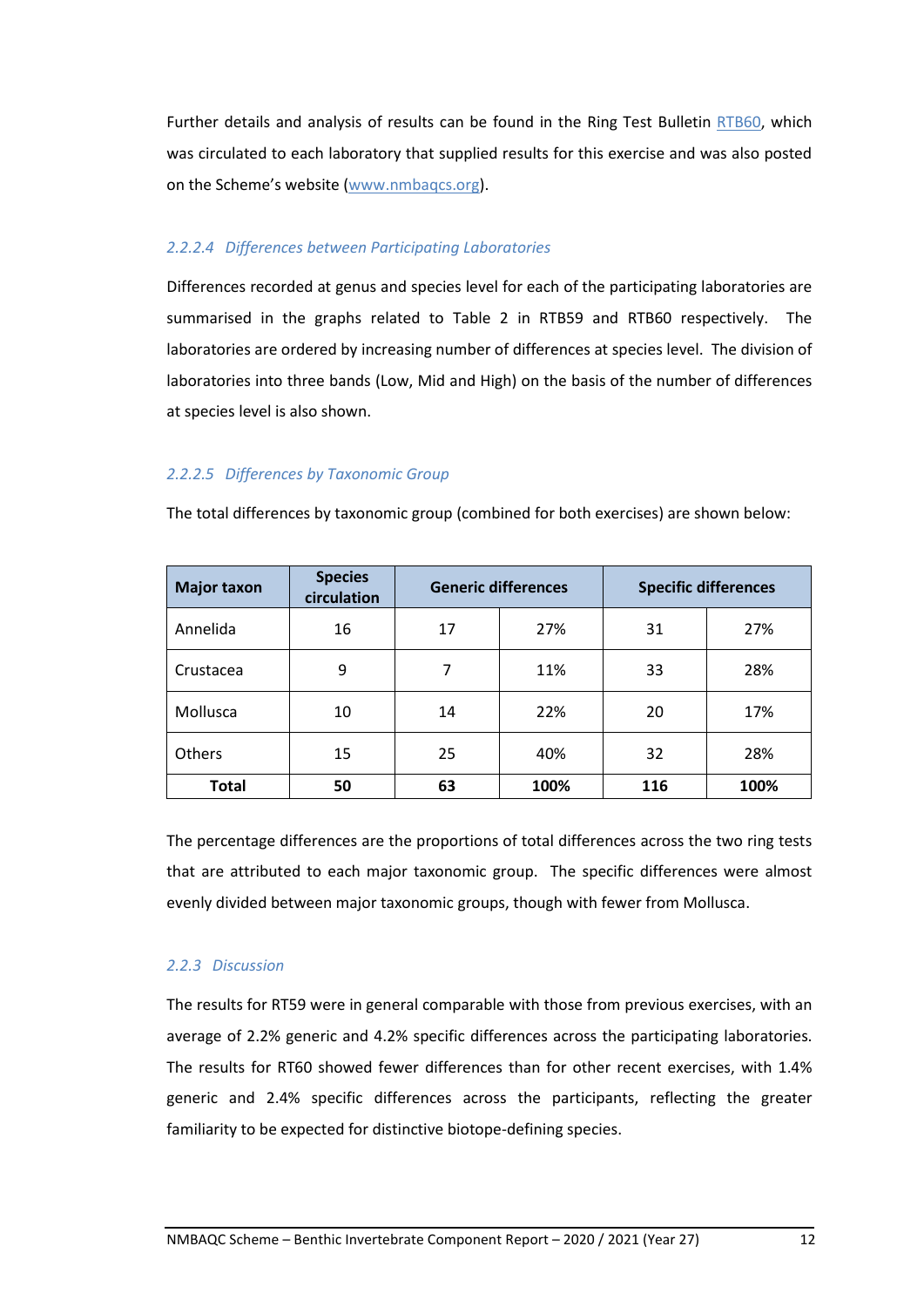Some RT59 differences were due to inherent difficulties in seeing defining features. The circulated *Microdeutopus gryllotalpa* specimens were small females that required comparison of descriptions for identification, as readily available keys are for males only. *Pontocrates arcticus* is difficult to distinguish from *P. arenarius* and also missing from typically used literature. The diverse differences for *Reptadeonella violacea* suggest unfamiliarity with Bryozoa (not previously circulated as encrusting forms) among some laboratories. Taxonomic problems were highlighted for several of the species; identification of *Cradoscrupocellaria* proved to be problematic and the status of *Fimbriosthenelais minor* and *Oxydromus vittatus* were highlighted as requiring further research. Many RT60 differences were for species belonging to groups more often found on hard substrata (Porifera, Bryozoa, Ascidiacea) and less familiar to benthos workers. In addition, *Magelona johnstoni* was fairly recently described and easily confused with *M. mirabilis*, which is still listed in the biotope guides where the biotope-defining species should almost certainly have been *M. johnstoni*. Recognition of biotope-defining species is important to the interpretation of data sets and awareness of the possibility of taxonomic revisions of common and supposedly familiar species complexes needs to be highlighted. Numbers of errors in RT60 were lower than those for general ring tests.

We consider the RT component to be a valuable training tool that can be an indicator of problem groups. It can highlight possible taxa for further 'targeted' ring test exercises or for inclusion at taxonomic workshops and provide data for the development of taxonomic discrimination policies. The allowance of multiple submissions per laboratory and the inclusion of images in the Ring Test Bulletins have enhanced the training value of this component. All participating laboratories have been made aware of the problems identified by these ring tests via Ring Test Bulletins RTB59 and RTB60, which also include literature citations that relate to the problem taxa.

#### 2.3 Invertebrate Laboratory Reference (**LR**) Module

#### *2.3.1 Description*

The Laboratory Reference module is a training module which encourages laboratories to build reference collections to improve identification consistency and to seek additional opinions for difficult specimens. The value of reference material in assisting identification cannot be over-emphasized; the creation and use of reference collections is viewed as best practice. Accordingly, the Laboratory Reference (LR) module of the Scheme was introduced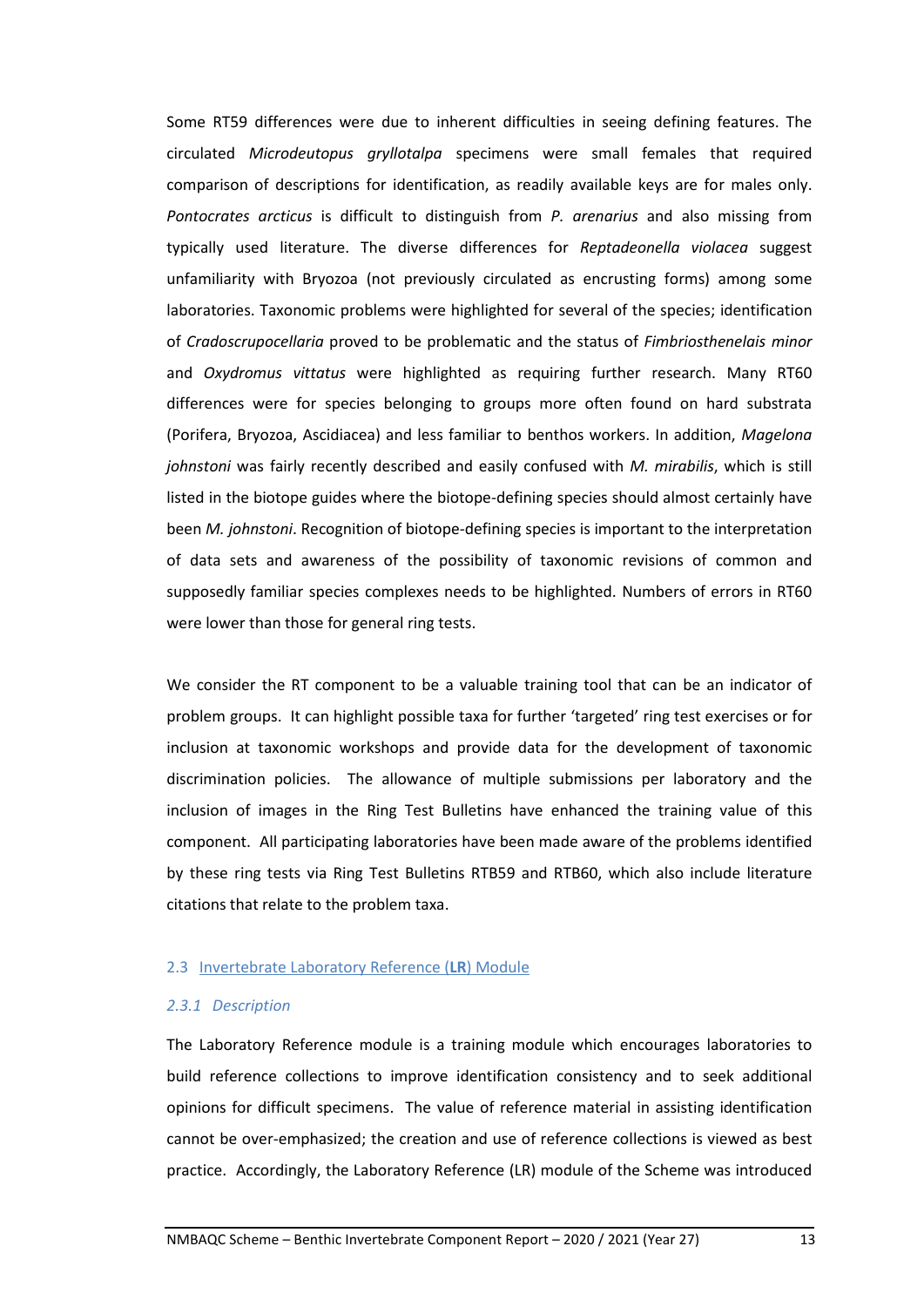in Scheme Year 3 (1996 / 1997). This module can help participating laboratories to assess their ability to identify material from their own samples. Laboratories are also able to use this exercise to obtain second opinion identifications for difficult or problematic taxa of which they are unsure. This was the twenty-fifth Laboratory Reference exercise (LR25). The participants were able to submit up to 25 specimens for re-examination by APEM Ltd.

#### *2.3.1.1 Preparation of samples*

A prepared results sheet was distributed with the exercise's instructions and attached labels for the laboratories to identify each of the specimens. Participating laboratories were asked to prepare and submit their reference specimens within 6 weeks. All specimens were reidentified by APEM Ltd., with comparisons to the original identifications. All specimens were returned to the laboratories after analysis.

## *2.3.2 Results*

Six laboratories signed up for this exercise (LR25) and four submitted specimens for examination. Detailed results have been separately reported to each participating laboratory. Taxonomic edits were made for submitted polychaetes (18; 82%), crustaceans (2; 9%), molluscs (1; 5%) and other phyla (1; 5%); % errors for taxonomic groups are percentages of the total errors generated by each taxon (not percentages of errors within each taxon). In addition, differences were noted for taxonomic resolution, recording notation and spelling for many specimens. A report summarising the results from this module is presented in th[e Laboratory Reference Module Summary Report](http://www.nmbaqcs.org/media/1858/lr25_summaryreport.pdf) - LR25 (Worsfold & Hall, 2021c).

#### *2.3.3 Discussion*

As with all training exercises, detailed inter-laboratory comparisons are of limited value. Some of the differences were for taxa that were recently described (*Spio symphyta*), recently updated (*Malacoceros Girardi*; *Owenia borealis*) or requiring further taxonomic research (*Dipolydora*). Others were from inherently problematic groups (Polynoidae, *Thracia*, *Leptosynapta*). The taxonomic resolution and recording policy differences were defined according to the current standardized format designed for these exercises [\(Worsfold, 2017\)](http://www.nmbaqcs.org/media/1706/review-of-recording-identification-policy-differences.pdf), with a view to the development of a taxonomic discrimination protocol.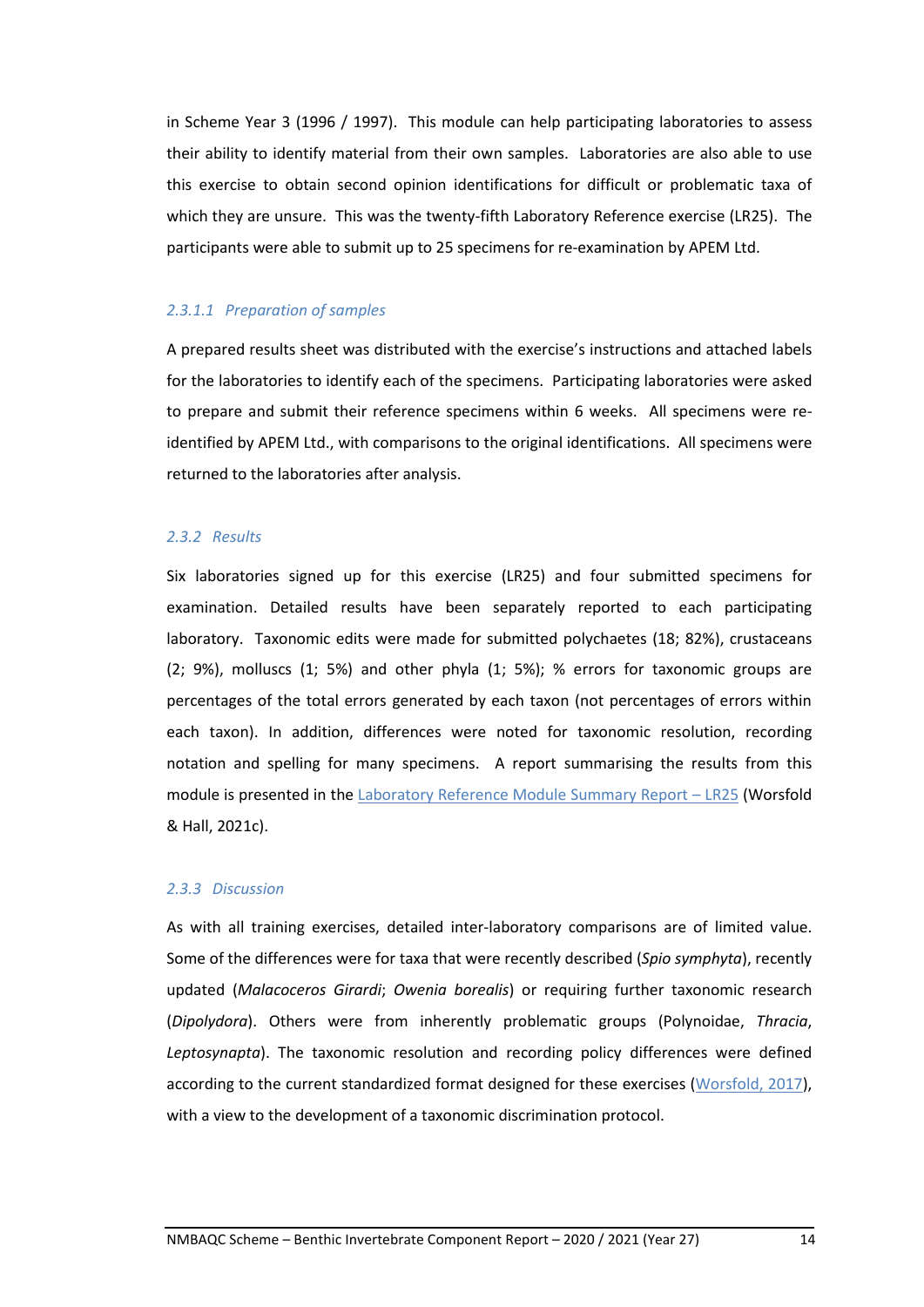#### 2.4 Own Sample (**OS**) Module

#### *2.4.1 Description*

The Own Sample module examines analytical performance on material from each participating laboratory's annual CSEMP / WFD or other sample analysis batches. Following a review of the Own Sample module  $(Hall & Worsfold, 2001)$  $(Hall & Worsfold, 2001)$ , several changes to sample selection and scoring were implemented in Scheme Year 8 (2001 / 2002). All participants must meet these Own Sample requirements. The [Own Sample Exercise Protocol](http://www.nmbaqcs.org/media/1715/os_protocol_aug2017_v21_final.pdf) (Worsfold & Hall, 2017b) was updated in August 2017 and circulated to all OS participants ahead of the module for the following scheme year (Year 24). Own Sample participants must supply their previous year's CSEMP / WFD data matrices, where relevant, for Own Sample selection, *i.e.* 2019 CSEMP / WFD data. This is to ensure that all processing is completed (prior to selection of samples for audit), preventing reworking of the selected Own Samples and enabling samples to be audited earlier in the Scheme year. Each participating laboratory was requested to send data from which three samples were selected and the selection notified to the laboratories. Laboratories responsible for CSEMP / WFD samples were advised to use these samples if possible; otherwise, there was free choice, provided a minimum of twenty samples were included in the submitted data matrix.

#### *2.4.1.1 Analysis Required*

Participating laboratories were instructed to have conducted macrobenthic analysis of the samples using standard procedures. A summary of sample details, including codes, area and sample processing procedures was to be provided, on a standard form, for each Own Sample. Samples requiring sub-sampling were to be avoided where possible. All procedures were documented and details returned with the sample components. All material from the sample was to be sent to APEM Ltd., broken down as follows:

- Sorted residue material from which biota had been removed and counted;
- Separated taxa individually labelled vials containing the identified biota; and
- Other fractions *e.g*. material containing biota that had been counted *in situ*.

Recording and identification were assumed to have followed NMBAQC guidelines for macrobenthic sample analysis [\(Worsfold, Hall & O](http://www.nmbaqcs.org/media/1175/nmbaqc-inv-prp-v10-june2010.pdf)'Reilly (Ed.) 2010). The names and counts of specimens were to be recorded on a matrix and linked to the vials through a specimen code number. In addition, measurements of the biomass of the recorded taxa were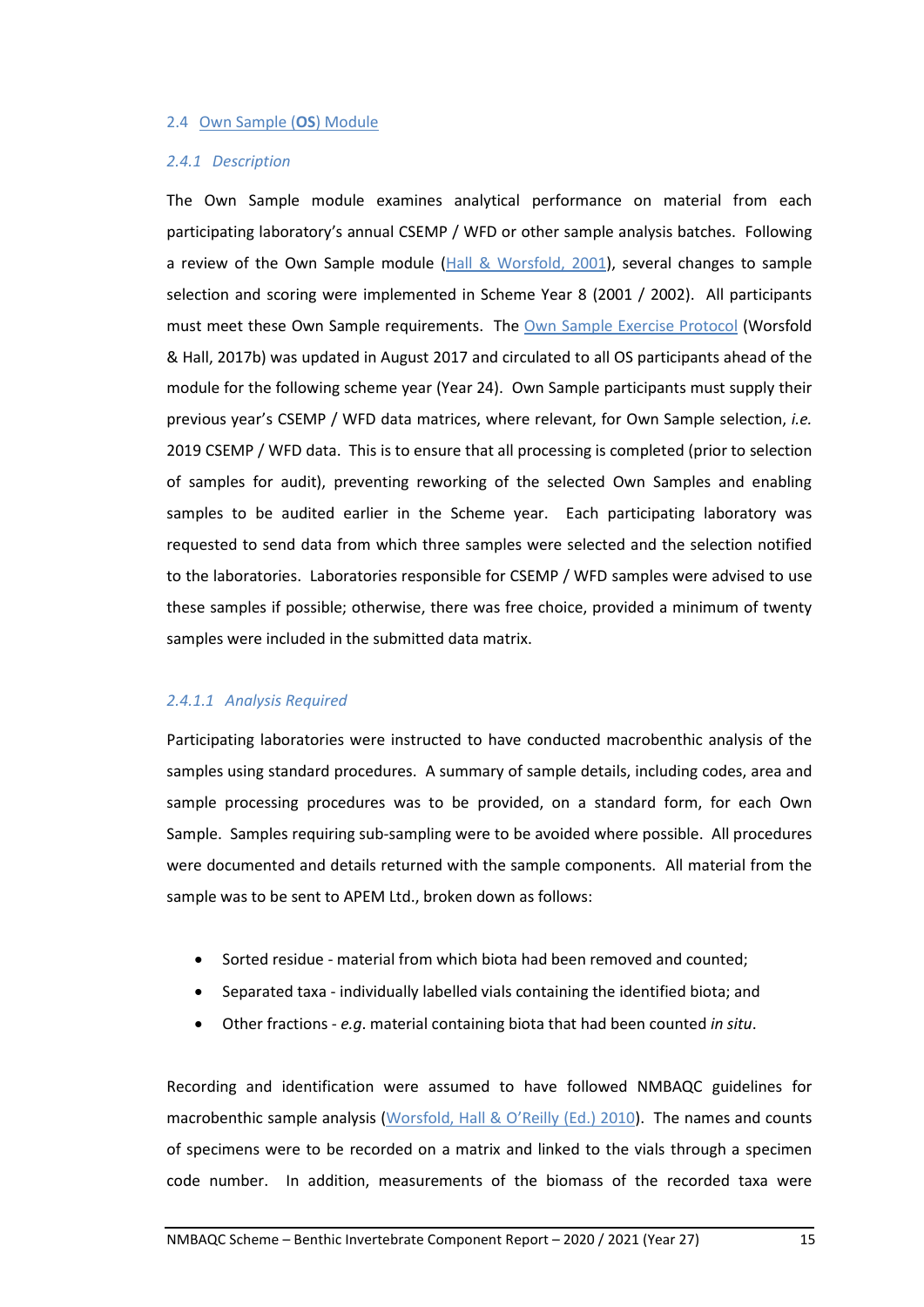submitted where required; measurements were to be blotted wet weights to 0.0001g for each of the enumerated taxa.

Two weeks were allowed for the submission of data; a further six weeks were allowed for the preparation and submission of the Own Samples selected for re-analysis. Participants opted to supply data and samples in one of two Own Sample processing batches. Batch one required samples to be selected and submitted by mid December 2020; batch two by mid April 2021. The submitted sorted residue was re-examined and any countable material or new non-countable taxa extracted. Identified biota were checked for accuracy of enumeration and identification and, in cases where biomass was provided, all taxa were reweighed using the procedure outlined in the NMBAQC Sample Processing Protocol [\(Worsfold, Hall & O](http://www.nmbaqcs.org/media/1175/nmbaqc-inv-prp-v10-june2010.pdf)'Reilly (Ed.) 2010).

#### *2.4.2 Results*

## *2.4.2.1 General Comments*

Following the request to participating laboratories to submit data of suitable samples for reanalysis, 69 selected Own Samples were received from 23 (of the 28 subscribing) laboratories, together with descriptions of their origin and the collection and analysis procedures employed. Samples were identified as OS74, OS75 and OS76 and labelled with LabCodes. As would be expected, the nature of the samples varied considerably. Samples were received from estuarine and marine locations, both intertidal and subtidal, from UK and mainland European waters including the Mediterranean Sea. The sediment supplied for resorting varied from mud to gravel in various volumes of residue. The number of taxa per sample ranged from 4 to 208, with the number of countable individuals from 11 to 1,801. Of the 69 submitted Own Samples, 6 were audited externally by Marine Invertebrate Ecological Services (MIES), as the initial processing had been carried out by APEM Ltd. Interim reports were submitted to participating laboratories. A summary of results from this module is presented in the Own Sample [Module Summary](http://www.nmbaqcs.org/media/1862/os747576_os-summary-report_031221.pdf) Report – OS74, 75 & 76.

## *2.4.2.2 Efficiency of Sample Sorting*

Table 1 of the OS Summary Report displays a summary of the data obtained from the OS analysis. All taxa recorded by the participating laboratory were included in the AQC analysis (if required to be recorded by the [NMBAQC PRP/TDP\)](http://www.nmbaqcs.org/media/1175/nmbaqc-inv-prp-v10-june2010.pdf). In 32 samples out of the total 69, the number of taxa recorded by the participating laboratories was identical to that obtained by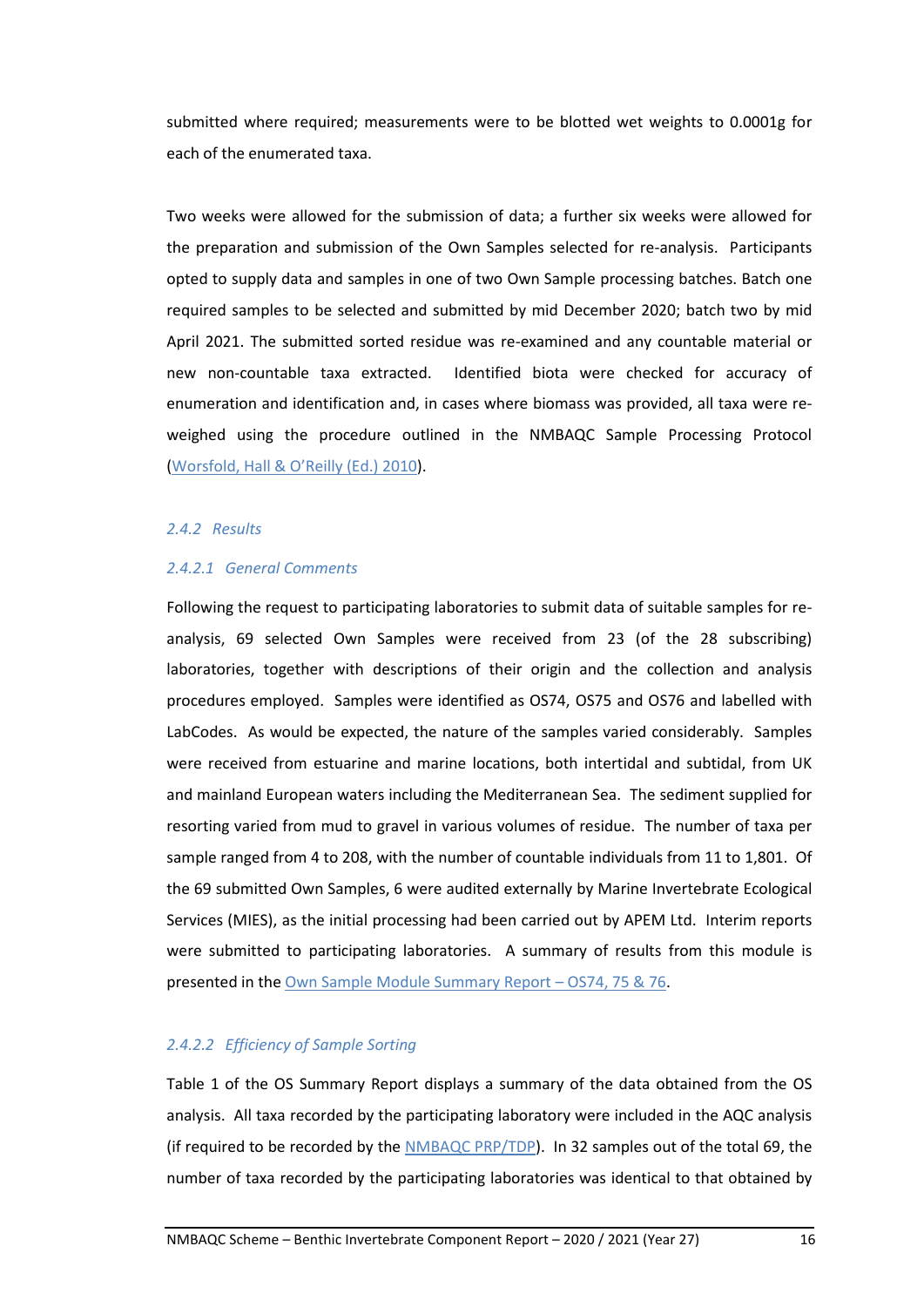the auditing laboratory (columns 2 and 3). For the remaining 37 cases, the difference was on average 3.7 with a maximum of 45 taxa. Data for the numbers of individuals recorded (columns 16 and 17, Table 1) show a range of differences from re-analysis of 0% to 83%. The average difference between the 48 samples with recorded differences was 7.1% (and 4.9% across all 69 samples), with 8 samples exceeding this average.

21 of the 69 samples reported showed 100% extraction of individuals from the residue (column 16) and, in 48 samples, between 1 and 213 individuals had been missed during processing. In 20 samples, only individuals attributed to taxa already recorded in the sample were found. In 28 samples, new taxa, as well as individuals attributed to already recorded taxa were recorded. Numbers of previously unrecorded taxa found in the residue ranged from 0 to 40, with an average of 1.7 new taxa per sample. The poorest extraction sample records included: a total of 40 missed taxa and 128 individuals, 20 missed taxa and 54 individuals, 18 missed taxa and 20 individuals, 2 missed taxa and 213 individuals, and 1 missed taxon and 117 individuals. A breakdown of the missed individuals by taxonomic group is presented in Table 2 of the OS Summary Report. The average number (across all 69 samples) of missed individuals found upon re-sorting the residue was approximately 11 and the average number of missed taxa was less than 1.7.

## *2.4.2.3 Uniformity of Identification*

Taxonomic differences (columns 10 and 11) between the auditor and participating laboratories' results were found in 36 (52%) of the 69 Own Samples. A summary of misidentified taxa is presented in Table 3 of the OS Summary Report. For the samples with taxonomic errors, an average of 1.8 taxonomic errors per laboratory was recorded; in the worst instance, 10 identification errors occurred. A large variety of samples (and biota) was received. Polychaeta accounted for 36%, Crustacea for 29%, Mollusca for 18%, others for 9%, Oligochaeta for 6%, and Echinodermata for 2% of the taxonomic errors (approximately), with a variety of species responsible for these errors.

## *2.4.2.4 Comparison of Similarity Indices (Bray-Curtis)*

The procedure for the calculation of the similarity index was as introduced for the Own Sample exercise in Year 2017 / 2018 (Year 24). The Bray-Curtis similarity index figures (Table 1, column 23) ranged from 25.974% to 100%, with an average of 94.849%. Four samples from two laboratories achieved a similarity figure of less than 90%. Six samples produced a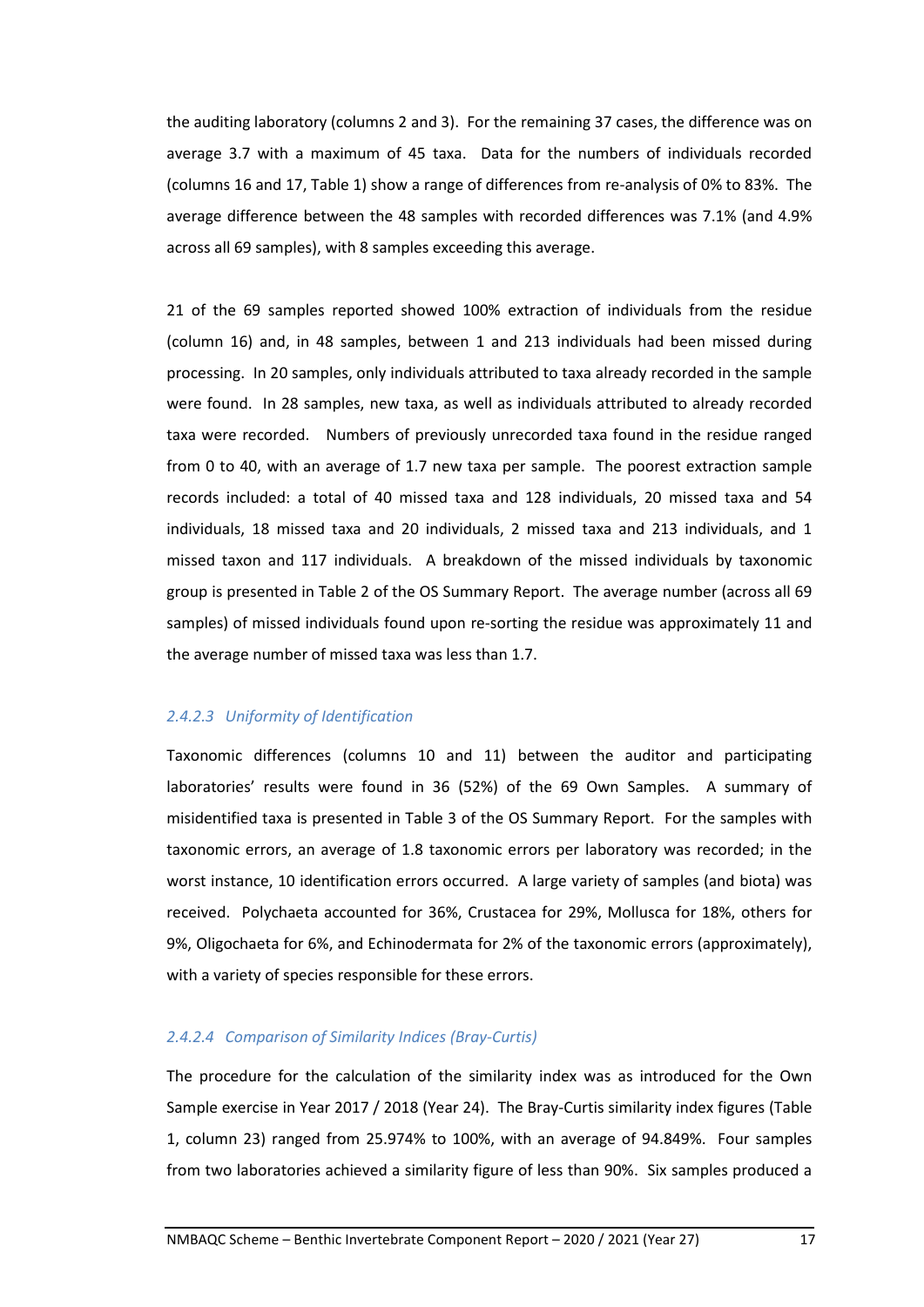similarity figure of 100%; these were submitted by six different laboratories. The best overall result was achieved by laboratory BI\_2730, with 99.6% similarity across all three Own Samples. The lowest overall result was achieved by BI\_2746 with an average similarity index of 38.3% over all three samples.

#### *2.4.2.5 Biomass Determinations*

It was not possible to make an accurate comparison of biomass determinations in all cases; 40 samples had not been supplied with species blotted wet weight biomass data. Consequently, only 29 of the 69 samples received were used for comparative analysis. Table 4 of the OS Summary Report shows the comparison of the participating laboratory and APEM Ltd. biomass figures by major taxonomic groups. The total biomass values obtained by some of the participating laboratories varied greatly compared to those obtained by APEM Ltd. Differences in the recorded biomass ranged from -99% to +61%. The reason for these large differences is likely to be a combination of variations in apparatus (*e.g.* calibration), operator technique (*e.g.* period of and effort applied to drying) and transcription error (*e.g.* erroneous recording of biomass on data sheet or at data entry). These figures are not comparable to those produced by the same module in each of the previous years due to the variability in the duration and method of drying and the consistency of results within each major taxonomic group. The APEM Ltd. biomass data were achieved using a non-pressure drying procedure as specified in the [Green Book](https://www.cefas.co.uk/publications/greenbook/greenbookv15.pdf) (CEFAS, 2012) and the NMBAQC guidelines for macrobenthic sample analysis (Worsfold, Hall  $\&$ O'[Reilly \(Ed.\) 2010\)](http://www.nmbaqcs.org/media/1175/nmbaqc-inv-prp-v10-june2010.pdf).

#### *2.4.3 Discussion*

It is evident that some laboratories use the Scheme as a complete audit check of their entire year's work, whereas others chose certain projects for submission, and may even do so prior to analysis. The latter approach would undermine the purpose of auditing, if the analyst(s) know beforehand which surveys, projects or samples are to be audited.

The average Bray-Curtis similarity index of 94.8% achieved for this Own Sample module shows that the agreement between the participating laboratories and APEM Ltd. was generally acceptable.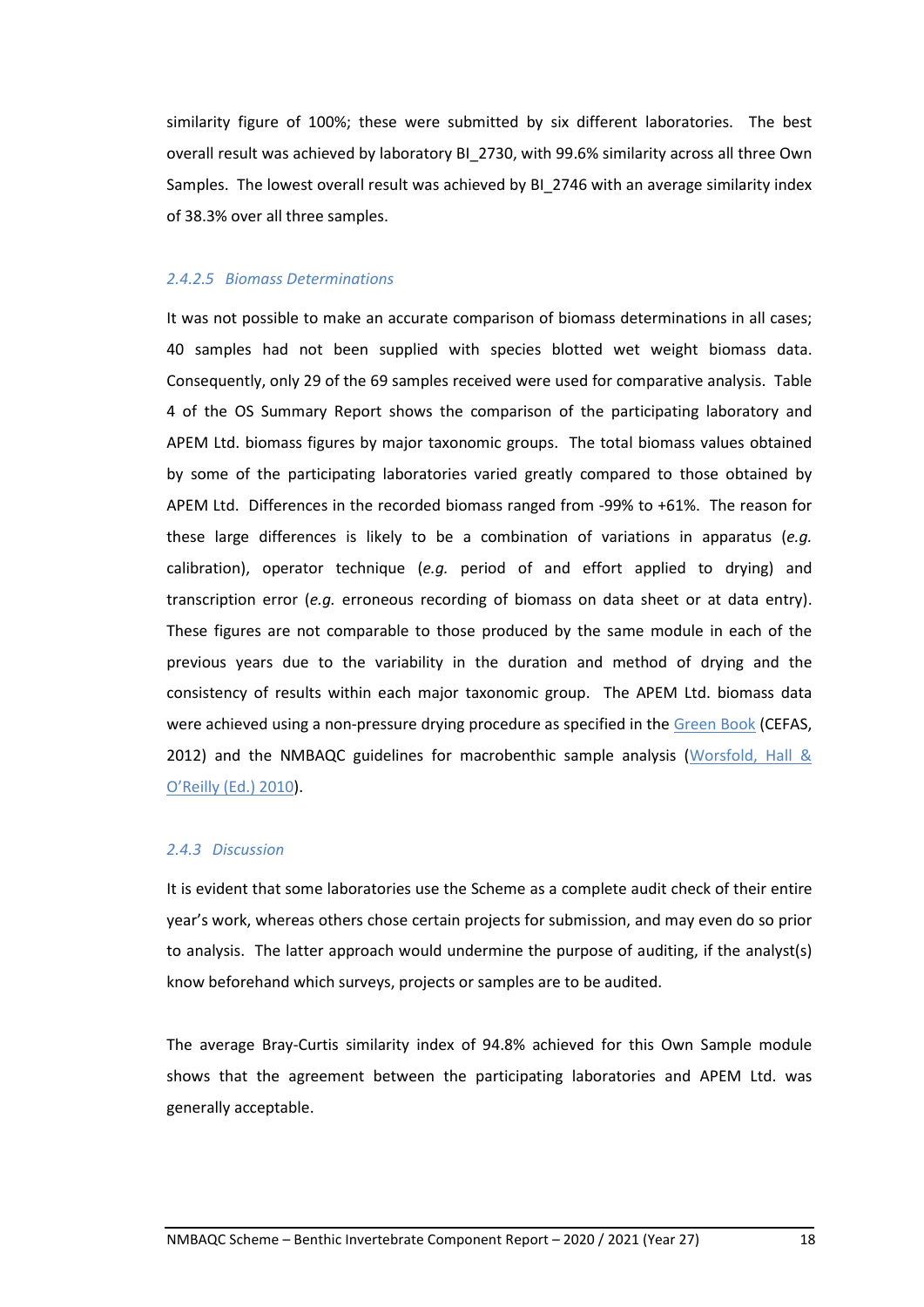There were 69 samples submitted for the Own Sample module, including the six processed by the Scheme's external auditor. Of the 69 samples, 65 (94%) exceeded the 90% Bray-Curtis Pass mark and 57 (83%) exceeded 95% BCSI. Since the beginning of this module in Scheme Year 02, 84% of the samples received have exceeded the 90% Bray-Curtis Pass mark (see Table 5 of the OS Summary Report).

Since the beginning of the Own Sample module, 1,827 admissible samples have been received (OS01-76). Of these, 294 samples (16%) have fallen below the 90% Pass mark. Overall, these results are good and show the efficacy of the OS module; although a dip in quality was noticed in years 20 and 21 (2013/14 and 2014/15) compared with the previous four years, there was a marked improvement in 2015 / 2016 and this has been maintained from 2016 / 2017 to 2019/20. Some participating laboratories should be able to further improve their results by reviewing their extraction methods and their use of taxonomic literature and identification aids.

#### *2.4.4 Application of NMBAQC Scheme Standards*

One of the original roles of the Benthic Invertebrate component of the NMBAQC Scheme was to assess the reliability of data collected as part of the CSEMP or WFD monitoring programmes; this has since been expanded to other data sets. With this aim, performance target standards were defined for certain Scheme exercises and applied in Scheme Year 3 (1996 / 1997). These standards were the subject of a review in 2001 (Hall & [Worsfold, 2001\)](http://www.nmbaqcs.org/media/1152/os_standardsreview_rpt.pdf) and were altered in Scheme Year 8 (2001/02); each performance standard is described in detail in the Description of the Scheme [Standards for the Benthic Invertebrate Component](http://www.nmbaqcs.org/media/1152/os_standardsreview_rpt.pdf) document (Hall, 2010). Laboratories meeting or exceeding the required standard for a given exercise would be considered to have performed satisfactorily for that exercise. A flag indicating a 'Pass' or 'Fail' would be assigned to each laboratory for each of the exercises concerned. It should be noted that, as in previous years, 'flagging' has been applied only to the Own Sample module. A review of the formats used in recording identification differences was produced recently [\(Worsfold, 2017\)](http://www.nmbaqcs.org/media/1706/review-of-recording-identification-policy-differences.pdf).

As the Scheme progresses, additional exercises may be included. In the meantime, the other exercises of the Scheme as presented above are considered of value primarily as training exercises or to inform policy and future developments.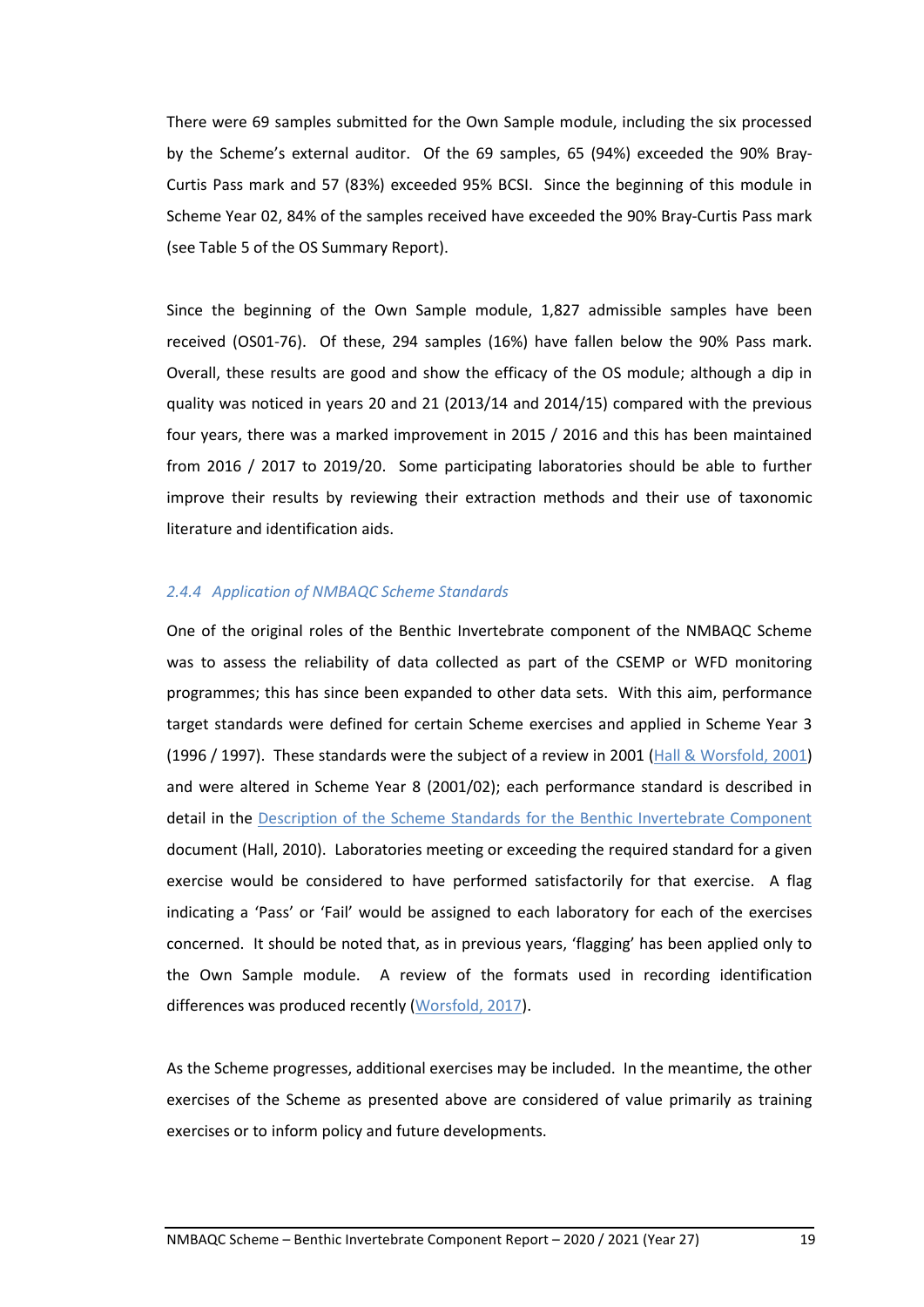### *2.4.4.1 Laboratory Performance*

The target values for each Own Sample and the corresponding laboratory results, including the assigned flags are presented in Table 1 of the OS Summary Report. Although laboratories are requested to follow NMBAQC guidance, detailed comparisons of results between different laboratories are generally not applicable, due to the diversity of samples analysed and some minor inter-laboratory variations in processing methodologies, especially in relation to identification. Development of more detailed taxonomic discrimination protocols may help resolve some of the latter discrepancies.

Table 1 (columns 5, 15 and 26) shows 'pass / fail' results for three of the OS targets: the enumeration of taxa, enumeration of individuals and the Bray-Curtis comparison. Twentyone of the 33 participating laboratories achieved a Bray Curtis of >90% ('pass' flag) for all three of their Own Samples. Overall, 73% of the comparisons were considered to have passed the enumeration of taxa standard, 82% exceeded the enumeration of individuals standard and 93% passed the Bray-Curtis comparison standard (>90%). NMBAQC Scheme sample flags have been applied to each of the Own Samples, in accordance with the performance flagging criteria introduced in Scheme Year 08 (Table 1, column 26); 3 samples (4%) are flagged as 'Fail - Bad', 1 (1%) as 'Fail - Poor', 8 (12%) as 'Pass - Acceptable', 51 (74%) as 'Pass - Good' and 6 (9%) as 'Pass - Excellent' for their Bray-Curtis similarity indices. All the laboratories with 'Poor' or 'Bad' sample flags have been provided with specific recommendations of remedial actions to quality assure their Own Sample data sets (see 2.4.4.3 Remedial Action below).

Performance with respect to the biomass standard was generally poor (Table 1, column 22), with just 41% of the samples with submitted biomass values meeting the required standard.

## *2.4.4.2 Comparison with Results from Previous Years*

A comparison of the overall results for recent years is presented in Table 5 of the OS Summary Report (Own Sample Module [Summary Report](http://www.nmbaqcs.org/media/1862/os747576_os-summary-report_031221.pdf) – OS74, 75 & 76). The table shows the number of laboratories assigned 'Pass' and 'Fail' flags for the OS exercises over the past twenty six years based upon the current NMBAQC Scheme standards (see Description of the [Scheme Standards for the Benthic Invertebrate Component\)](http://www.nmbaqcs.org/media/1152/os_standardsreview_rpt.pdf). This year's 69 Own Samples resulted in a pass rate of 94% (see Table 5 in the Own Sample Module Summary Report), which is a 1% increase from the previous scheme and represents maintained high standards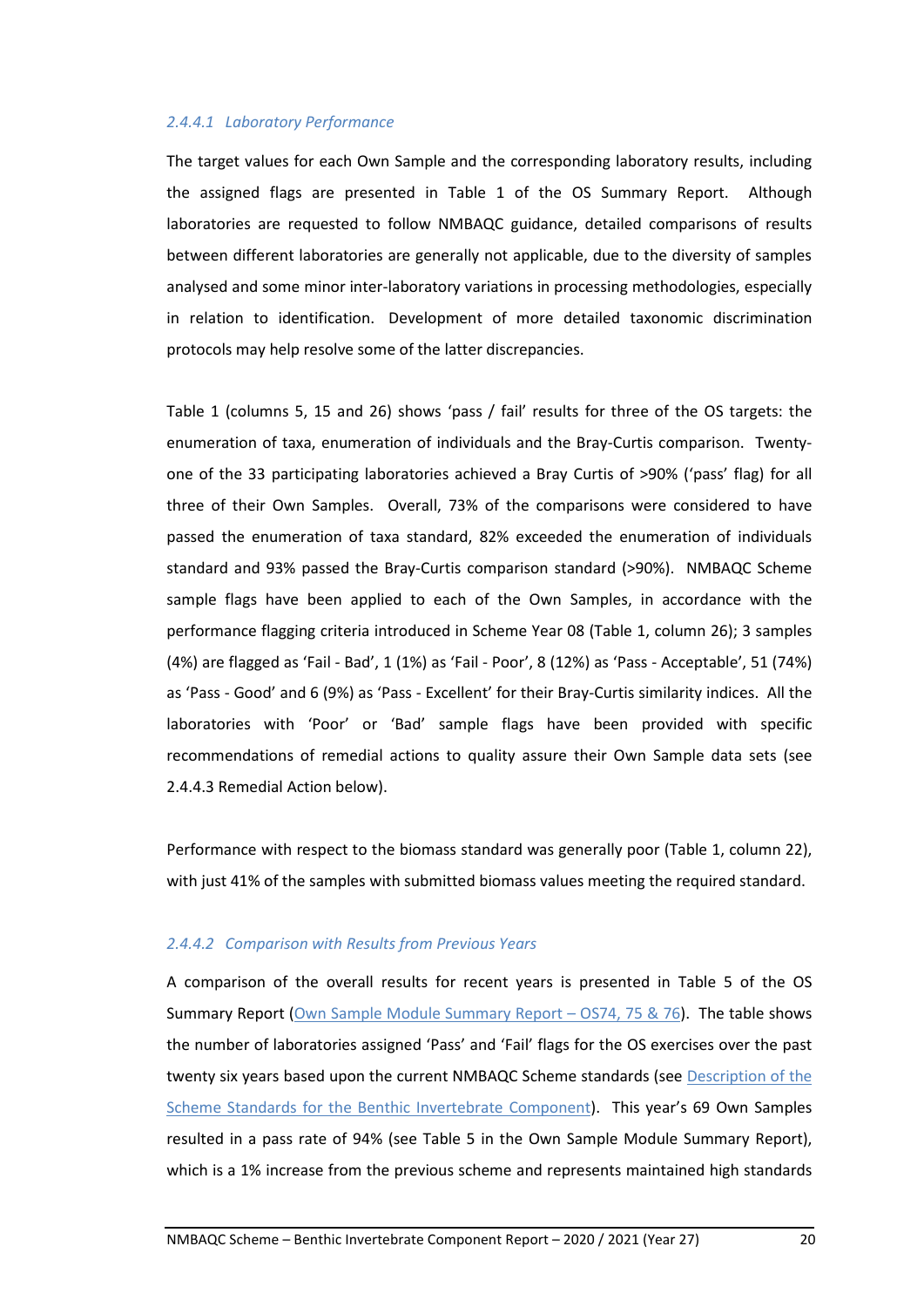in macrobenthic processing quality. Historically, the highest pass rate achieved was 100% in exercise OS01 (1995 / 1996; Year 2) that involved just fourteen samples; the lowest pass rate was 67% recorded in 2000 / 2001 (Year 7) from 45 samples.

#### *2.4.4.3 Remedial Action*

It is important that failing samples audited through the Own Sample module, are addressed (mandatory for CSEMP/WFD samples). Remedial action should be conducted upon the associated samples to improve the flagged data. The mechanism for identifying associated samples is described in the [Own Sample Exercise Protocol.](http://www.nmbaqcs.org/media/1715/os_protocol_aug2017_v21_final.pdf) For a CSEMP/WFD sample, the associated samples would normally be those collected from the same station, stratum or water body. The revised NMBAQC Scheme OS standards, introduced in Scheme Year 08, give clear methods for discerning the level of remedial action required (see Description of [the Scheme Standards for the Benthic Invertebrate Component\)](http://www.nmbaqcs.org/media/1152/os_standardsreview_rpt.pdf). A failing Own Sample is categorised by a Bray-Curtis similarity index of <90%. The performance indicators used to determine the level of remedial action required are: % taxa in residue (missed taxa), % taxonomic errors, % individuals in residue (missed individuals) (see Table 1, columns 7, 10 and 17 in the OS Summary Report) and % count variance. Own Samples not achieving the required standards are monitored by the NMBAQC committee. Participating laboratories are expected to initiate remedial action according to the advice of the Scheme's contractor. APEM Ltd. or the Invertebrate Component Technical Manager should be notified when this has been completed. Any remedial action undertaken should be audited externally where required. The Invertebrate Component Technical Manager and Scheme's contractor, APEM Ltd., will provide clarification on specific details of remedial action or consider appeals relating to the remedial action process.

Below is a summary of the samples that have been assigned 'Fail' flags in Scheme Year 2020 / 2021 (Year 27). Two laboratories were responsible for four 'failed' samples (some of these may include data that is reported to the CMA's, e.g. WFD samples). Remedial action, outlined below, was required for associated replicates of the following Own Samples: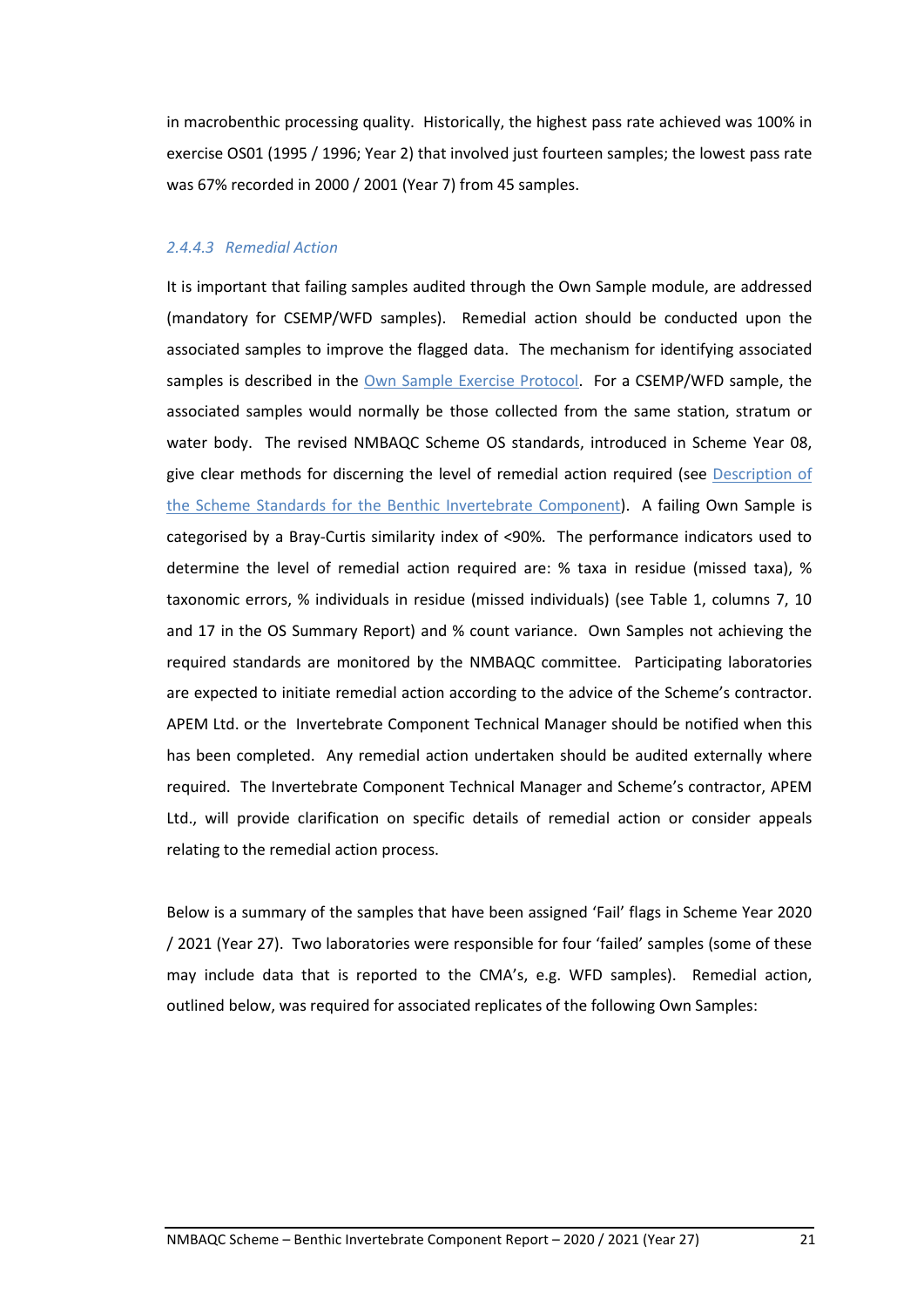| Lab Code       | OS no.      | <b>Remedial action</b>                                                                                                                                      | <b>Notes</b>                                                  |
|----------------|-------------|-------------------------------------------------------------------------------------------------------------------------------------------------------------|---------------------------------------------------------------|
| <b>BI_2735</b> | <b>OS74</b> | Review taxonomic errors                                                                                                                                     | Remedial action completed<br>09/11/21                         |
|                | <b>OS74</b> | Reprocess associated sample residues (3)<br>associated samples) and review<br>taxonomic errors; Remedial action to be<br>evaluated via 'Residue-only' audit | Remedial action not<br>completed                              |
| <b>BI_2746</b> | <b>OS75</b> | Reprocess associated sample residues<br>(there are no 'associated samples', as this<br>sample was a data outlier)                                           | Remedial action deemed<br>complete (no associated<br>samples) |
|                | <b>OS76</b> | Reprocess associated sample residues and<br>taxonomic errors (14 associated samples);<br>Remedial action to be evaluated via full<br>audit sample           | <b>Remedial action not</b><br>completed                       |

*Data captured 05th January 2022*

# **3. Conclusions and Recommendations**

Several observations may be made from the results of the exercises described above. The following is a summary of the major points of importance:

- **1.** The majority of participating laboratories submit data / samples in accordance with the Scheme's timetable. **Late submissions**, however, are still the major contributing factor for delaying the production of exercise bulletins / reports. Laboratories should endeavour to report their results within the requested time, according to the deadlines circulated at the beginning of each Scheme year.
- **2.** The number of samples in **data sets provided for selection of Own Samples** varied considerably, with several laboratories offering less than the minimum 20 samples for audit selection (due to low volumes of sample processing) and other laboratories offering a fully year's benthic data across multiple projects. Best practice for commercial laboratories should be to use the Scheme as an external auditor for most or all of their samples and no 'cherry picking', pre-analysis selection, or pre-submission reworking of samples should be undertaken. **Retention of sample residues** will be required to facilitate this and to ensure that any subsequent remedial actions can be adequately completed.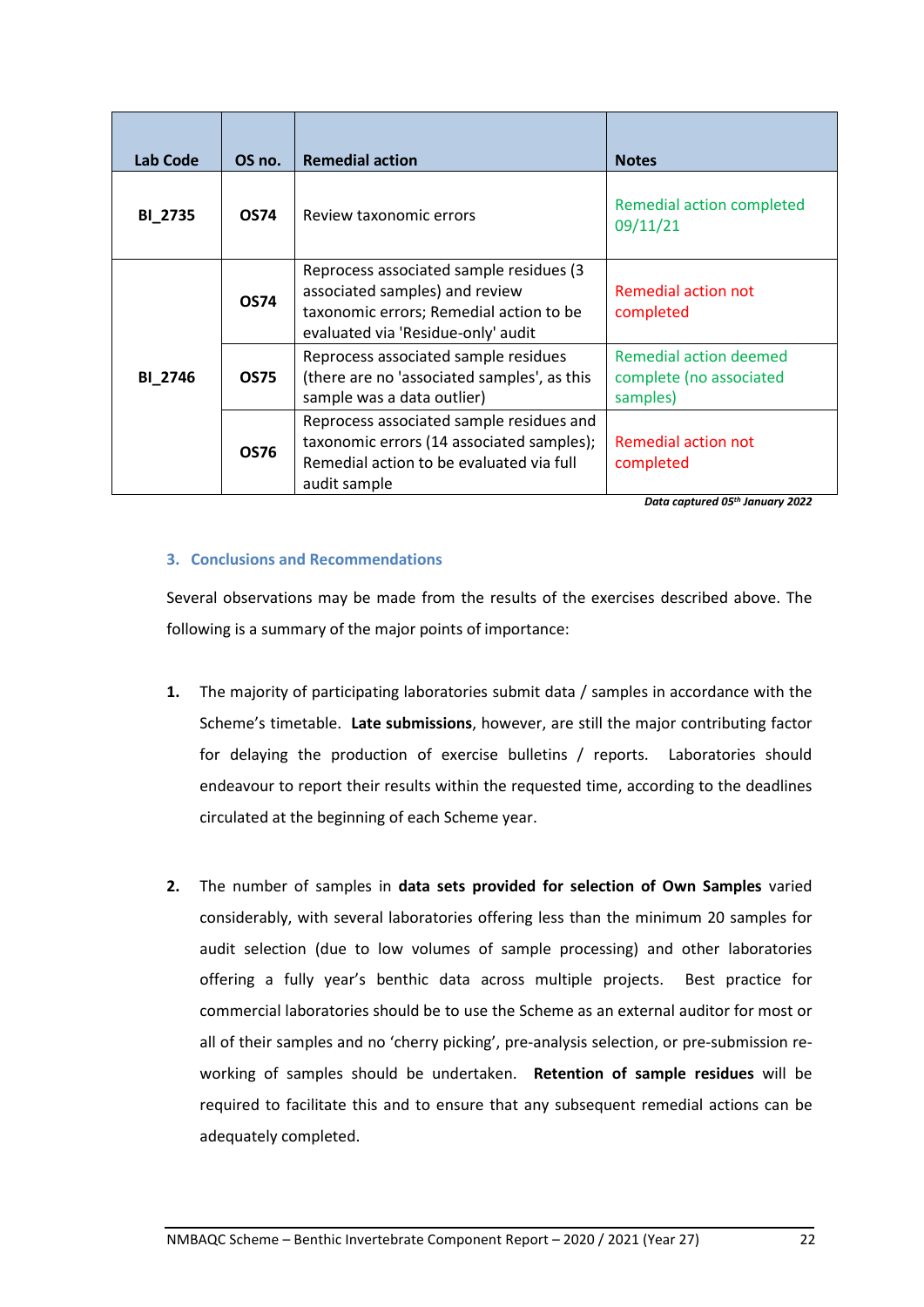- **3.** There were continued **problems associated with the measurement of biomass** for individual species in the Own Sample module. In this and previous Scheme years, several laboratories, despite using blotted wet weight biomass techniques, rendered some of their specimens too damaged to be re-identified. Additionally, some laboratories had erroneous results where it appeared that biomass had been estimated or mis-transcribed. The initial processing of a sample should in no way compromise the effectiveness of an audit. Biomass procedures should not render the specimens unidentifiable. Biomass must be reported to four decimal places with nominal weights recorded as 0.0001g. A standardised protocol is available in the NMBAQC guidance document [\(Worsfold, Hall & O](http://www.nmbaqcs.org/media/1175/nmbaqc-inv-prp-v10-june2010.pdf)'Reilly (Ed.) 2010) and must be followed for CSEMP / WFD analysis.
- **4.** There were some instances (OS & LR modules) of **specimens being provided in vials / containers that were not airtight** and, as a consequence, specimens were dry and in some case identification was impossible. Participants are reminded that specimens should be stored in suitable air-tight containers so that viability is maintained for the audit process. Participants should also ensure that OS & LR samples are transported to APEM in accordance with the H&S regulations. Participants should use rigid crates when submitting heavy sample residues to **prevent damage in transit**.
- **5.** The maintenance of a comprehensive reference collection has numerous benefits for improving identification ability, maintaining consistency of identification between surveys and access to growth series material. The LR exercise can be used as a means of verifying reference specimens. Laboratories are strongly recommended to **implement and expand in-house reference collections of biota**. The inclusion of growth series material is extremely useful for certain groups, *e.g.* molluscs. All surveys should have an associated reference collection to enable ease of cross-checking or adopting future taxonomic developments.
- **6.** Participants submitting data for **laboratory reference exercises should add a note on habitat / location** of samples, to aid identification. A similar 'Habitat Notes' section to that distributed with the ring test exercises was distributed for completion in this year's exercise and should continue into the next exercise to support AQC identifications.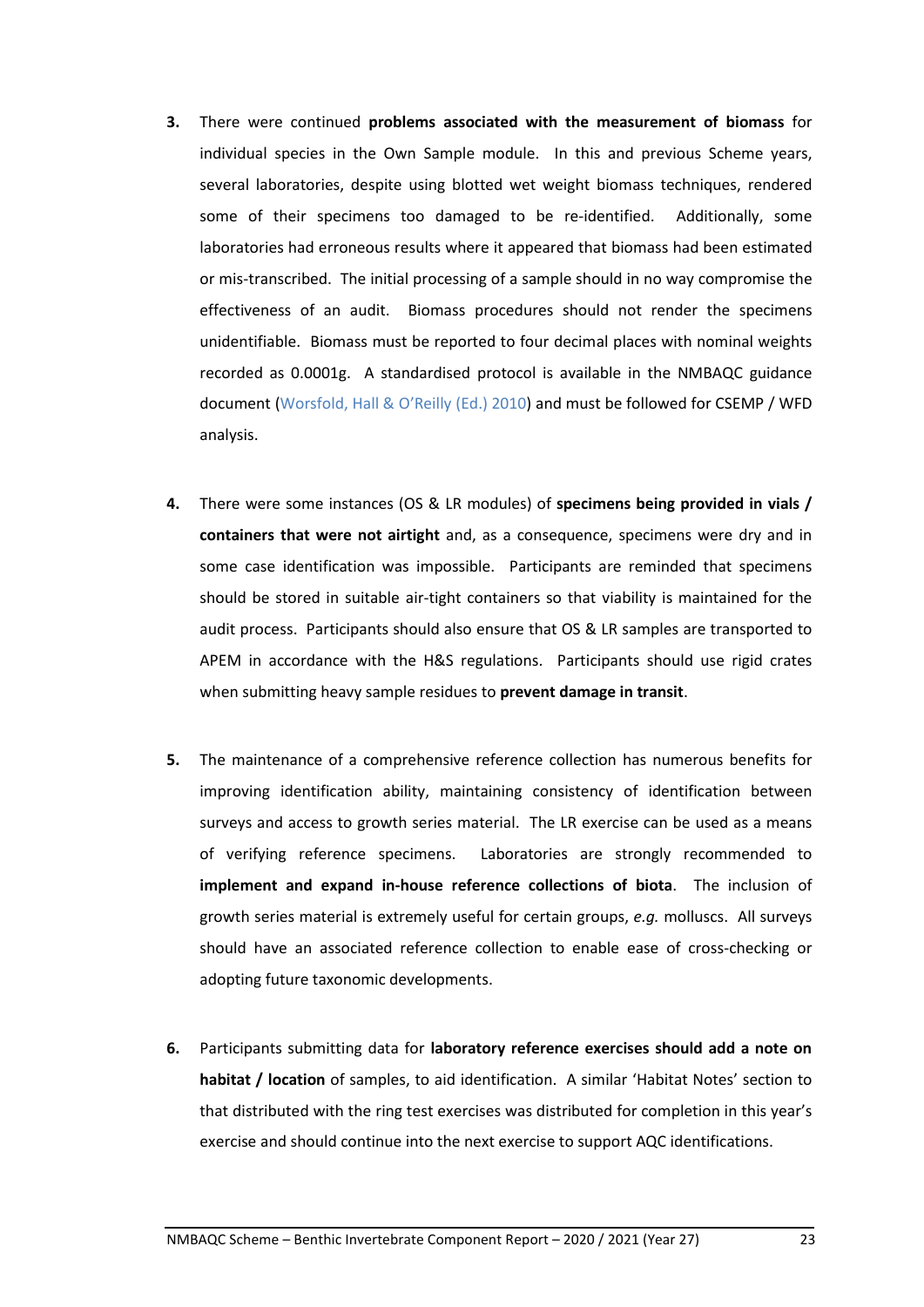- **7.** Laboratories participating in the ring test exercises should attempt to identify all specimens to species and **complete the 'confidence level' section of their ring test datasheets** to enable additional information to be gathered regarding the difficulty of ring test specimens.
- **8.** There are problems of **individuals and taxa missed at the sorting stage** of Own Sample analysis. This is an area that is often the major contributing factor in samples with 'Fail' flags or low Bray-Curtis similarity indices. When taxa and individuals are missed during the extraction of biota from the sediment, laboratories should determine why certain taxa have not been extracted. This could be due to the taxon not being recognised as countable, or due to problems with the effect of stains upon the specimens. There may also be a problem within certain taxonomic groups (*e.g.* crustaceans floating within samples or molluscs settled within the coarser sediment fractions). Additional training may be required and a review of existing extraction techniques and internal quality control measures may be beneficial. Remedial action should concentrate on the specific causes of the failure and should be targeted accordingly *e.g*. analyst or method related discrepancies.
- **9.** It is apparent that some laboratories are **not utilizing the NMBAQC guidelines** for processing macrobenthic samples [\(Worsfold, Hall & O](http://www.nmbaqcs.org/media/1175/nmbaqc-inv-prp-v10-june2010.pdf)'Reilly (Ed.), 2010) issued with MB18 in Scheme Year 17 to improve the consistency of analysis*, i.e.* all analysts extracting and recording all biota. A detailed **taxonomic discrimination policy (TDP) is now under development** and will be added to the processing requirement protocol (PRP) to ensure that macrobenthic data from multiple analysts are as consistent and inter-comparable as possible. The Own Sample pass / fail criteria will be reviewed to ensure that they are fit for purpose and uphold data consistency between the Scheme participants.
- **10.** Since the beginning of the scheme, continual improvement to the learning structure of the Scheme reports has been maintained. For the LR and OS modules, detailed results have been forwarded as **individual exercise reports** to each participating laboratory as soon after the exercise deadlines as practicable. The **Laboratory Reference Module Summary Reports introduced in 2017** show identification problems found in all LR submissions and should benefit all participants. In the RT module, after each RT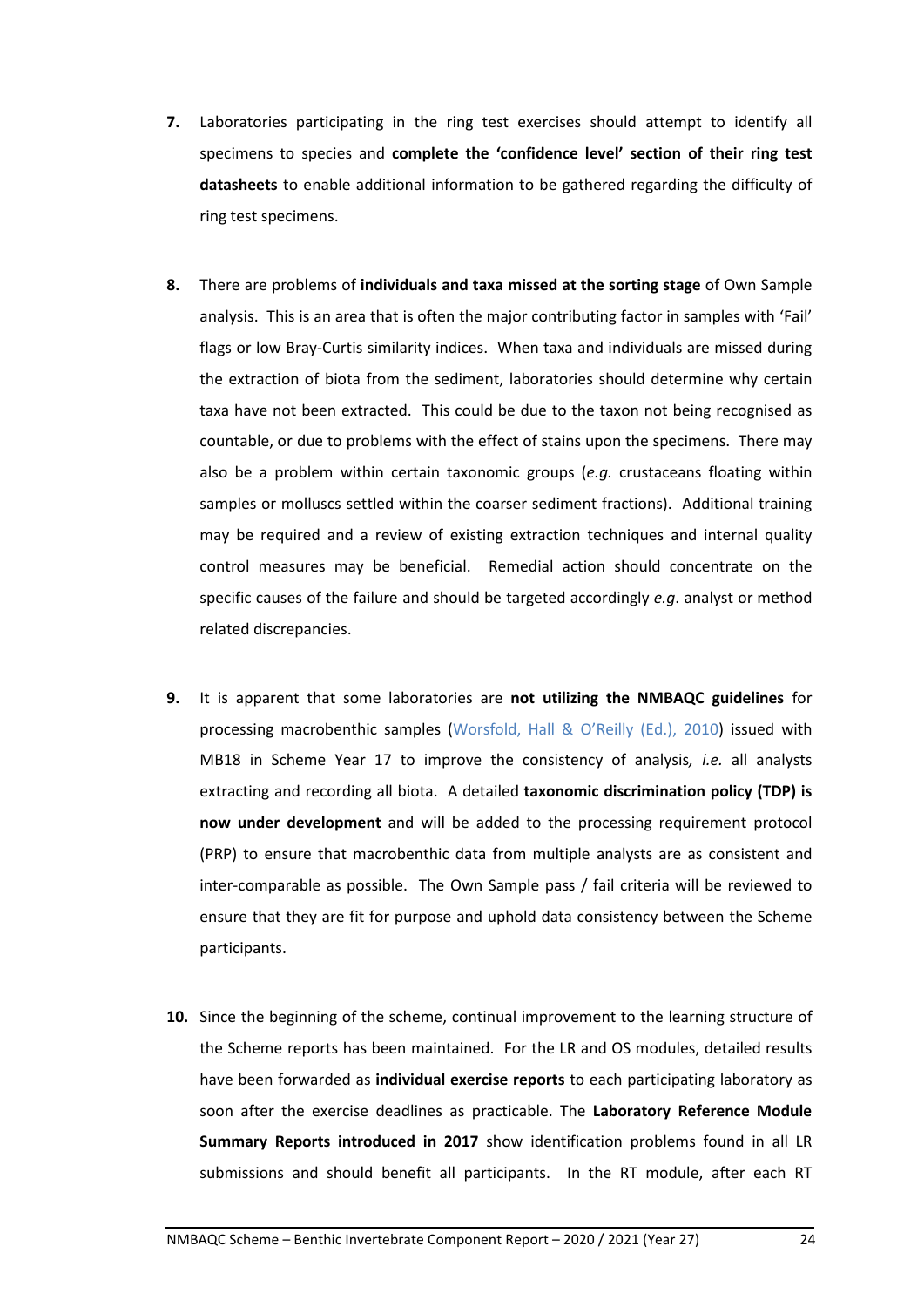exercise a bulletin was circulated, reviewing the literature used, detailing the accepted identification of the taxa circulated, and including images of relevant specimens. Participants are encouraged to review their exercise reports and **provide feedback concerning content and format** wherever appropriate.

- **11.** The primary aim of the Benthic Invertebrate Component of the Scheme is to improve the quality of biological data via training and audit modules. An informal constructive reporting system exists to assist in the overall improvement of data quality. For example, laboratories struggling with particular taxonomic groups in their Own Samples often receive additional support, as well as receiving their returned OS material separated, according to the AQC identifications, for future reference. APEM will continue to proactively follow up outstanding remedial actions from previous scheme years to enable these data to be NMBAQC scheme quality assured. **Participants are reminded that completion of remedial action is mandatory for CMA labs and labs submitting data to CMAs. Participants are encouraged to provide feedback and request further information for any of the scheme exercises to improve the quality and consistency of their data.**
- **12. Additional guidance for Own Sample 'next steps' following audit results** has been created to ensure that all participants and other stakeholders are aware of the route to quality assured data (Hall, 2016; *Own Sample Interim [Report Review and Remedial](http://www.nmbaqcs.org/media/1677/ownsample_ra_process_june16.pdf)  [Action Processes](http://www.nmbaqcs.org/media/1677/ownsample_ra_process_june16.pdf)*).
- **13.** There remain some misconceptions about the nature of the Scheme and the services it provides. It is not an accreditation scheme but provides quality assurance for the UK's CSEMP/WFD programme and other benthic monitoring programmes. In addition, the Scheme can provide **audits of samples** for any marine biological programme or development. It also provides **project-level audits** by applying the OS and LR protocols to examine project data. These services require more extensive communication (Scheme website, information note etc.) to notify all potential users and maintain consistent quality assurance for European marine biological data. A best practice guidance protocol for NMBAQC project-level audits needs to be produced and published on the scheme website. Meanwhile, it should be understood that a project level audit includes a review of data and check of reference collection specimens for the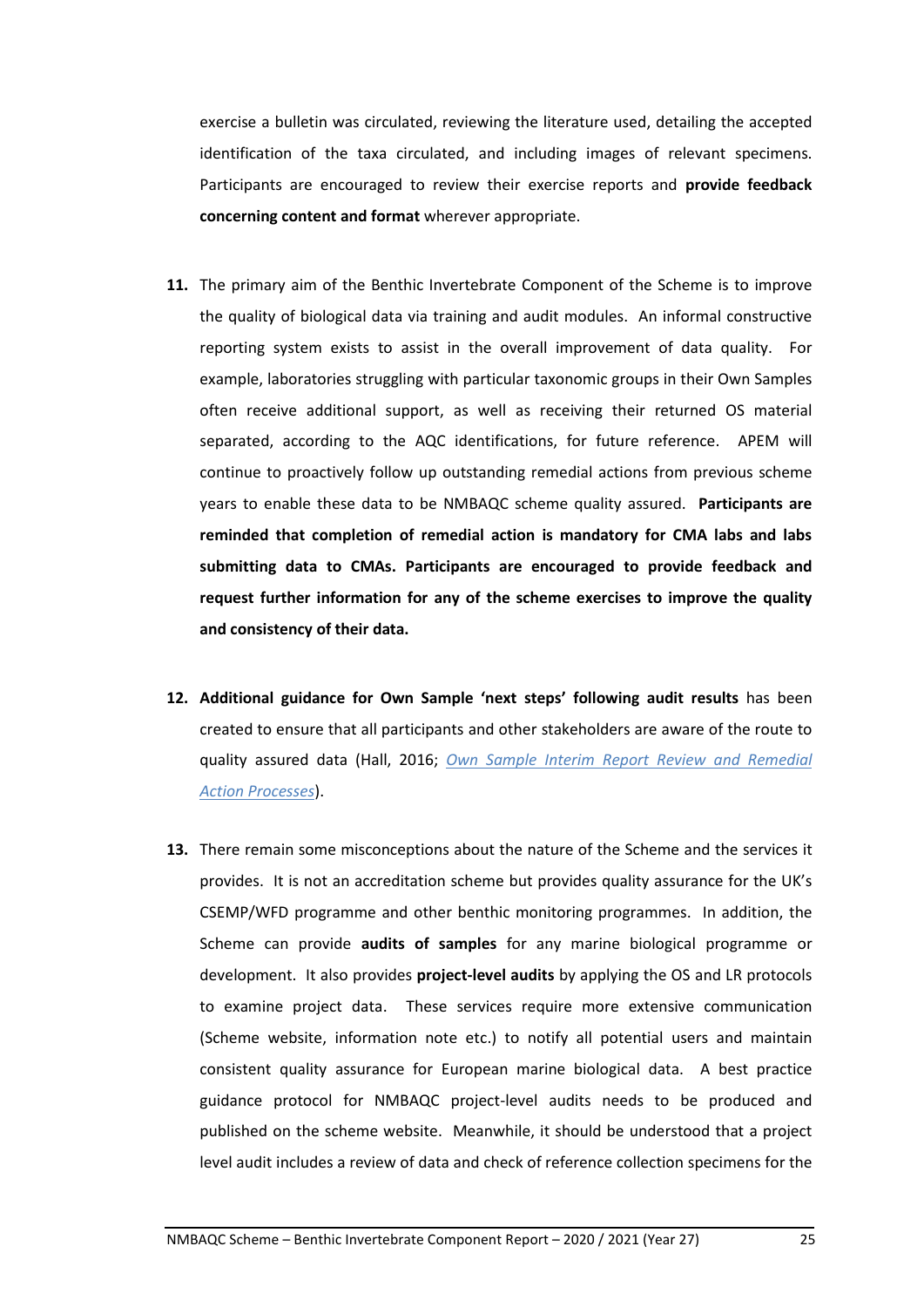whole project, as well as for selected samples. Audits of samples from a project without more extensive reviews of data and other material do not constitute quality control of the whole project through the Scheme.

**14.** APEM Ltd. strives to ensure smooth running and **transparency of the Scheme** at all times. APEM Ltd. log and make available all correspondence to the Benthic Invertebrate Component Technical Manager (Myles O'Reilly, SEPA). Participants can be assured that their anonymity will be protected if this correspondence is required to be shared with the Committee.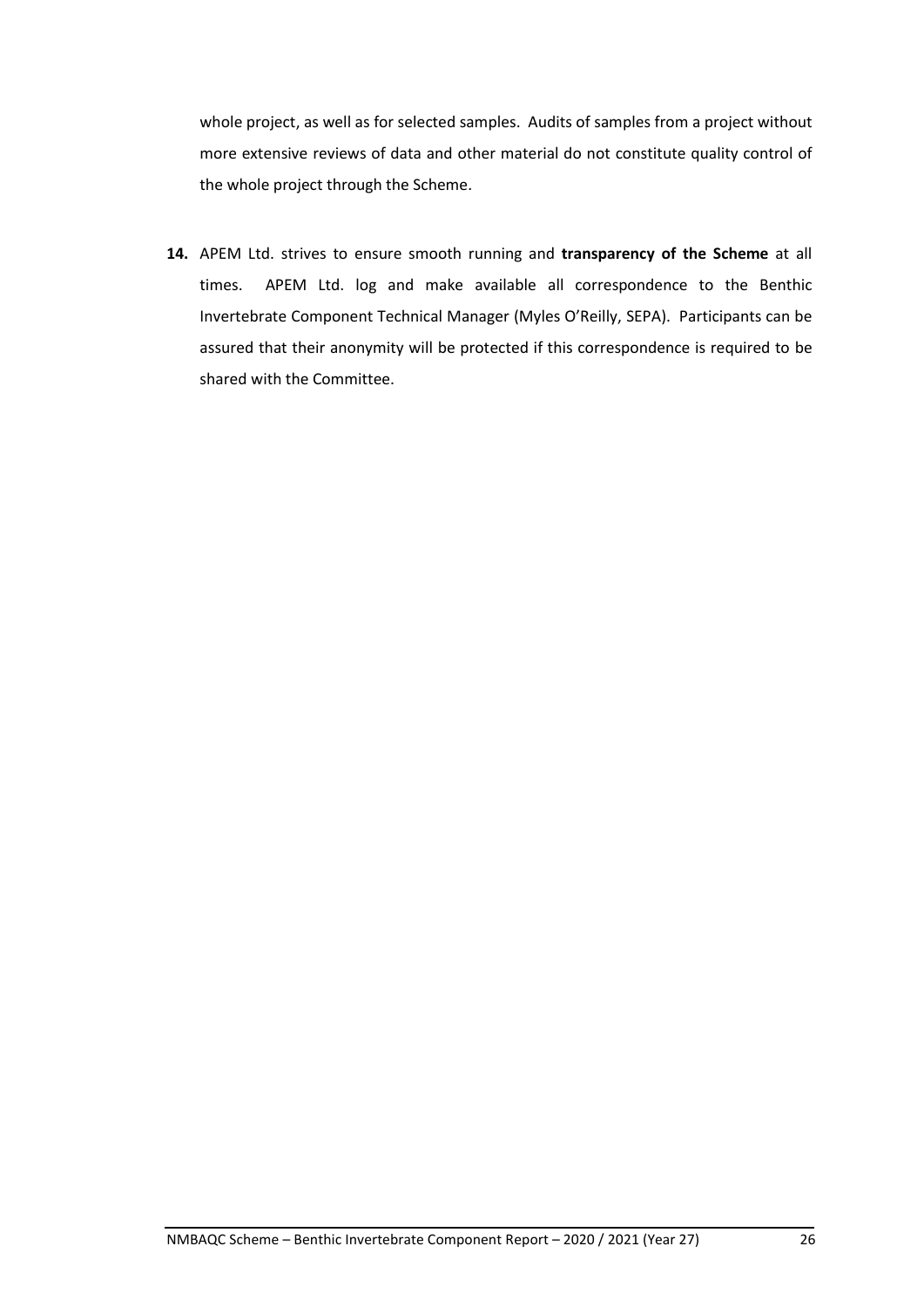#### **4. References**

CEFAS (ed.), 2012. *Clean Seas Environment Monitoring Programme. [Green Book](https://www.cefas.co.uk/publications/greenbook/greenbookv15.pdf)*. July 2012.

Hall, D.J. & Worsfold, T.M., 2001. *National Marine Biological Analytical Quality Control Scheme. [Own Sample Format and Standards Review: Current Problems and](http://www.nmbaqcs.org/media/1152/os_standardsreview_rpt.pdf) Proposed [Solutions.](http://www.nmbaqcs.org/media/1152/os_standardsreview_rpt.pdf)* Report to the NMBAQC Committee. April 2001.

Hall, D.J., 2010. *National Marine Biological Analytical Quality Control Scheme. [Description of](http://www.nmbaqcs.org/media/1169/inverts_stds_report-revised.pdf)  [Scheme Standards for the Benthic Invertebrate Component from Scheme Year](http://www.nmbaqcs.org/media/1169/inverts_stds_report-revised.pdf) 8 (2001/02).* Report to the NMBAQC Scheme participants. February 2010.

Hall, D.J., 2016. *NE Atlantic Marine Biological Analytical Quality Control Scheme. [Benthic](http://www.nmbaqcs.org/media/1677/ownsample_ra_process_june16.pdf)  Invertebrate component – [Own Sample Interim Report Review and Remedial Action](http://www.nmbaqcs.org/media/1677/ownsample_ra_process_june16.pdf)  [Processes.](http://www.nmbaqcs.org/media/1677/ownsample_ra_process_june16.pdf)* Report to the NMBAQC Scheme committee and participants. 5pp, June 2016.

Hall, D.J., 2021. *[NE Atlantic Marine Biological Analytical Quality Control Scheme. Own Sample](http://www.nmbaqcs.org/media/1862/os747576_os-summary-report_031221.pdf)  [Module Summary Report OS74, 75](http://www.nmbaqcs.org/media/1862/os747576_os-summary-report_031221.pdf) & 76.* Report to the NMBAQC Scheme participants. 17pp, December 2021.

Hall, D.J. & Worsfold, T.M., 2017. *[Benthic Invertebrate component](http://www.nmbaqcs.org/media/1713/lr_protocol_aug2017_v21.pdf) – Laboratory Reference [Protocol.](http://www.nmbaqcs.org/media/1713/lr_protocol_aug2017_v21.pdf)* Report to the NMBAQC Scheme participants. 5pp, August 2017.

Worsfold, T.M., 2017. *[NE Atlantic Marine Biological Analytical Quality Control Scheme.](http://www.nmbaqcs.org/media/1706/review-of-recording-identification-policy-differences.pdf)  [Review of recording and identification policy differences in Benthic Invertebrate Component](http://www.nmbaqcs.org/media/1706/review-of-recording-identification-policy-differences.pdf)  [exercises \(OS, LR, MB\) for Scheme Operation 2014 -](http://www.nmbaqcs.org/media/1706/review-of-recording-identification-policy-differences.pdf) 2016 (Years 21, 22, 23).* Report to the NMBAQC Scheme committee and participants. 18pp, July 2017.

Worsfold, T.M. & Hall, D.J, 2017a. *[Benthic Invertebrate component](http://www.nmbaqcs.org/media/1714/rt_protocol_aug2017_v21.pdf) – Ring Test Protocol.*  Report to the NMBAQC Scheme participants. 6pp, August 2017.

Worsfold, T.M. & Hall, D.J, 2017b. *[Benthic Invertebrate component](http://www.nmbaqcs.org/media/1715/os_protocol_aug2017_v21_final.pdf) – Own Sample Exercise [Protocol.](http://www.nmbaqcs.org/media/1715/os_protocol_aug2017_v21_final.pdf)* Report to the NMBAQC Scheme participants. 16pp, August 2017.